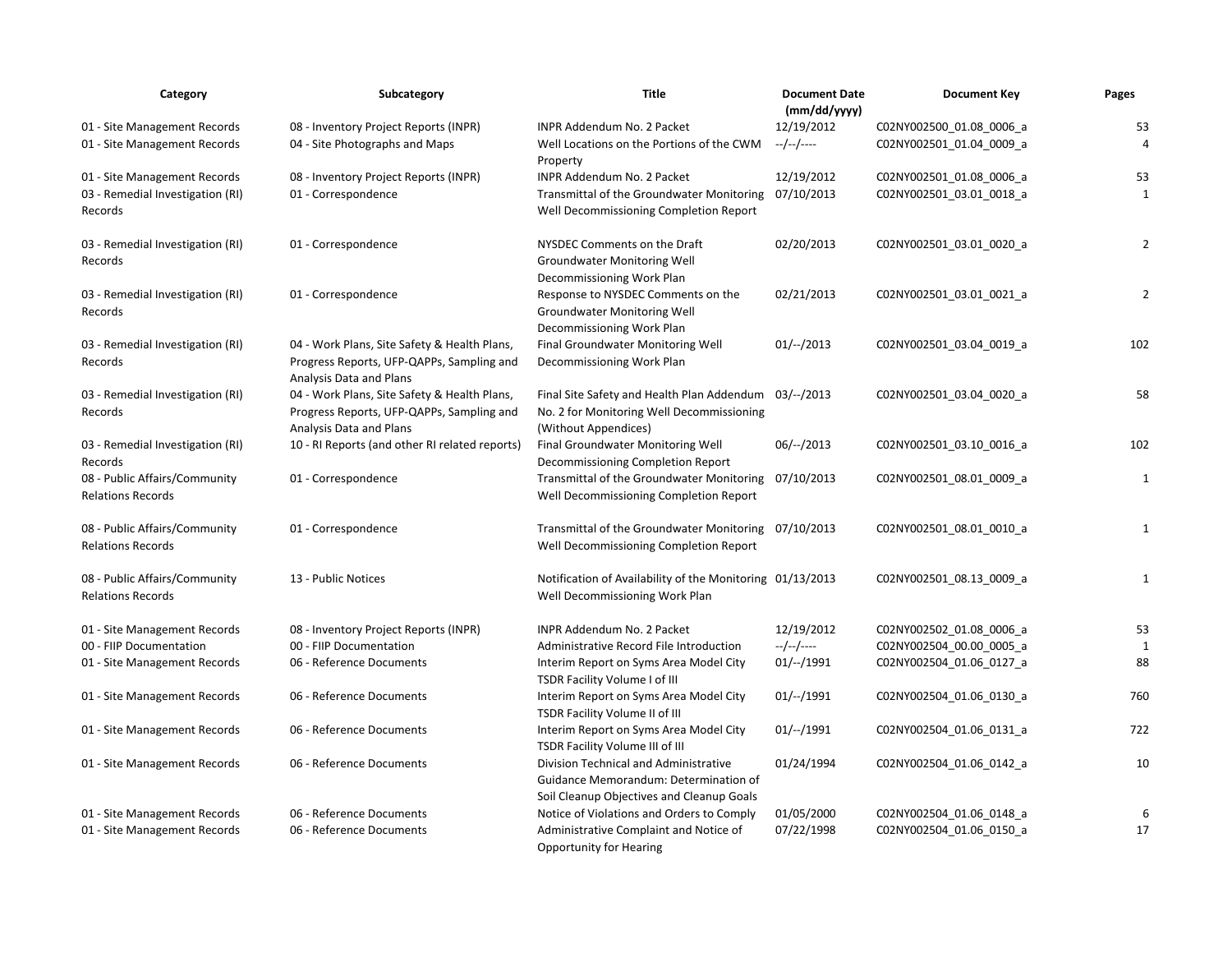| Category                      | Subcategory                           | Title                                                                                                                                                                     | <b>Document Date</b><br>(mm/dd/yyyy) | <b>Document Key</b>      | Pages          |
|-------------------------------|---------------------------------------|---------------------------------------------------------------------------------------------------------------------------------------------------------------------------|--------------------------------------|--------------------------|----------------|
| 01 - Site Management Records  | 08 - Inventory Project Reports (INPR) | Findings and Determination of Eligibility                                                                                                                                 | 07/15/1986                           | C02NY002504_01.08_0007_a | 8              |
| 01 - Site Management Records  | 08 - Inventory Project Reports (INPR) | Proposed Property Addition is Part of the<br>Original Property Described in the January<br><b>1988 INPR</b>                                                               | 10/23/2006                           | C02NY002504_01.08_0008_a | 1              |
| 01 - Site Management Records  | 08 - Inventory Project Reports (INPR) | New York District Requesting Review and<br>Approval of Revised Findings and<br>Determination of Eligibility                                                               | 07/18/2006                           | C02NY002504 01.08 0009 a | 1              |
| 01 - Site Management Records  | 08 - Inventory Project Reports (INPR) | <b>Buffalo District Forwarding Revised Findings</b><br>and Determination of Eligibility for Approval                                                                      | ---/--/----                          | C02NY002504 01.08 0010 a | $\overline{2}$ |
| 01 - Site Management Records  | 08 - Inventory Project Reports (INPR) | Revised Worksheet B-3 Inventory Project<br>Report (INPR) Checklist                                                                                                        | --/--/----                           | C02NY002504 01.08 0012 a | 10             |
| 01 - Site Management Records  | 08 - Inventory Project Reports (INPR) | Amended Site Survey Summary Sheet                                                                                                                                         | 03/23/2007                           | C02NY002504_01.08_0013_a | 45             |
| 01 - Site Management Records  | 08 - Inventory Project Reports (INPR) | <b>BD/DR Project Summary Sheet</b>                                                                                                                                        | 02/23/2007                           | C02NY002504_01.08_0014_a | 19             |
| 01 - Site Management Records  | 08 - Inventory Project Reports (INPR) | CON/HTRW Project Summary Sheet                                                                                                                                            | 02/23/2007                           | C02NY002504 01.08 0015 a | 20             |
| 01 - Site Management Records  | 08 - Inventory Project Reports (INPR) | MMRP Project Summary Sheet                                                                                                                                                | 03/23/2007                           | C02NY002504_01.08_0016_a | 13             |
| 01 - Site Management Records  | 08 - Inventory Project Reports (INPR) | PRP/HTRW Project Summary Sheet                                                                                                                                            | 02/23/2007                           | C02NY002504_01.08_0017_a | 15             |
| 01 - Site Management Records  | 08 - Inventory Project Reports (INPR) | Headquarters Approving the Findings and<br>Determination of Eligibility and Authorizing<br>Funds for an RI/FS                                                             | 01/28/1987                           | C02NY002504_01.08_0021_a | 3              |
| 01 - Site Management Records  | 08 - Inventory Project Reports (INPR) | Missouri River Division Forwarding Approval 02/18/1987<br>of Findings and Determination of Eligibility                                                                    |                                      | C02NY002504 01.08 0022 a | 1              |
| 01 - Site Management Records  | 08 - Inventory Project Reports (INPR) | Headquarters Recommendation and<br>Subsequent Approval of the Findings and<br>Determination of Eligibility                                                                | 10/30/1986                           | C02NY002504 01.08 0023 a | 1              |
| 01 - Site Management Records  | 08 - Inventory Project Reports (INPR) | New York District Forwarding<br>Recommendation of PRP/HTRW,<br>CON/HTRW, and Two MMRP Projects                                                                            | 10/15/2007                           | C02NY002504 01.08 0024 a | $\mathbf{1}$   |
| 01 - Site Management Records  | 08 - Inventory Project Reports (INPR) | North Atlantic Division Approving the<br>PRP/HTRW, CON/HTRW, and Two MMRP<br>Projects                                                                                     | 03/03/2008                           | C02NY002504_01.08_0025_a | 1              |
| 01 - Site Management Records  | 08 - Inventory Project Reports (INPR) | Transmittal of INPR Addendum #1 for<br>Review, Concurrence, and Recommendation<br>to the Division for Approval                                                            | $-/-/-/---$                          | C02NY002504_01.08_0027_a | $\overline{4}$ |
| 01 - Site Management Records  | 08 - Inventory Project Reports (INPR) | Executive Summary for the the INPR                                                                                                                                        | --/--/----                           | C02NY002504 01.08 0028 a | 3              |
| 01 - Site Management Records  | 08 - Inventory Project Reports (INPR) | Headquarters Recommending 00 HTRW<br>Project                                                                                                                              | 07/16/1986                           | C02NY002504_01.08_0029_a | $\overline{2}$ |
| 01 - Site Management Records  | 08 - Inventory Project Reports (INPR) | <b>INPR Addendum No. 2 Packet</b>                                                                                                                                         | 12/19/2012                           | C02NY002504_01.08_0030_a | 53             |
| 02 - Removal Response Records | 01 - Correspondence                   | Problems Identified During Site Visit to View 10/26/1998<br>IRA Component 2-Phase I Progress and<br>Request for Responses to Concerns with<br><b>Attached Photographs</b> |                                      | C02NY002504_02.01_0500_a | 10             |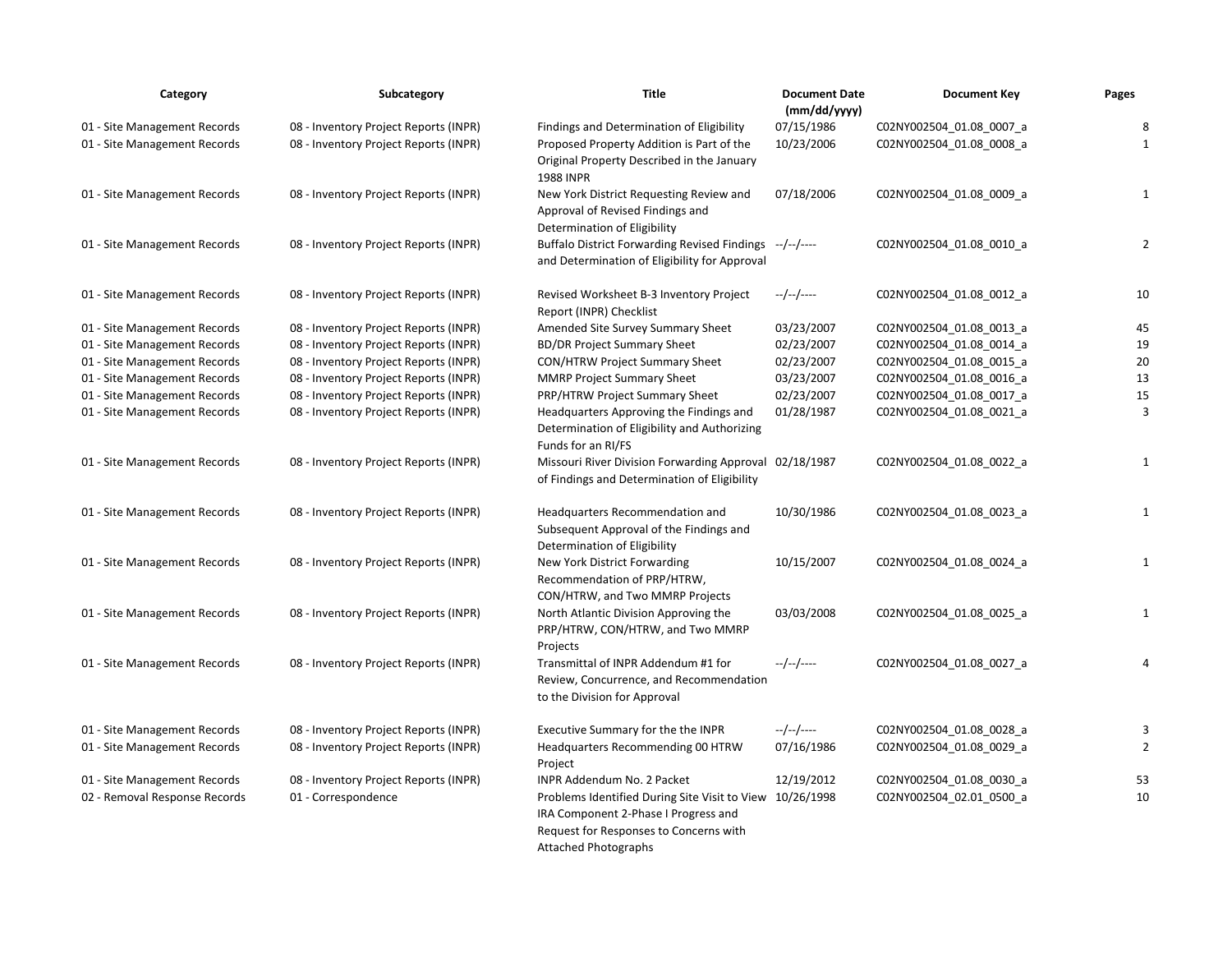| Category                      | Subcategory         | <b>Title</b>                                                                                                                                                                                             | <b>Document Date</b><br>(mm/dd/yyyy) | <b>Document Key</b>      | Pages          |
|-------------------------------|---------------------|----------------------------------------------------------------------------------------------------------------------------------------------------------------------------------------------------------|--------------------------------------|--------------------------|----------------|
| 02 - Removal Response Records | 01 - Correspondence | Comments to Responses to Previous<br>Comments for the TNT Pipeline and<br>Chemical Waste Sewer Line Work Plan                                                                                            | 05/05/1999                           | C02NY002504_02.01_0502_a | $\overline{2}$ |
| 02 - Removal Response Records | 01 - Correspondence | Request for Approval of Proposed Plan to<br>Address Possible Draining of Outfall Lines<br><b>During Removal</b>                                                                                          | 07/21/2000                           | C02NY002504_02.01_0517_a | 1              |
| 02 - Removal Response Records | 01 - Correspondence | Submittal of Burning Permit #2000-06 with<br><b>Listed Conditions</b>                                                                                                                                    | 08/17/2000                           | C02NY002504_02.01_0527_a | 1              |
| 02 - Removal Response Records | 01 - Correspondence | Submittal and Explanation of EE/CA for the<br>Proposed Interim Removal Action of the<br>Drum Trench and Trash Pit, and Notification<br>of Administrative Record File and Public<br><b>Comment Period</b> | 09/07/2000                           | C02NY002504 02.01 0528 a | $\overline{2}$ |
| 02 - Removal Response Records | 01 - Correspondence | Submittal and Explanation of EE/CA for the<br>Proposed Interim Removal Action of the<br>Drum Trench and Trash Pit, and Notification<br>of Administrative Record File and Public<br><b>Comment Period</b> | 09/07/2000                           | C02NY002504_02.01_0529_a | 2              |
| 02 - Removal Response Records | 01 - Correspondence | Transmittal of Draft Proposal to Discharge<br>Accumulated Rainwater for Excavation of<br><b>Underground Piping</b>                                                                                       | --/--/----                           | C02NY002504 02.01 0530 a | $\mathbf{1}$   |
| 02 - Removal Response Records | 01 - Correspondence | Approval to Dispose of PPE Material as Non- 12/20/2000<br>Hazardous Under the Approval No. M00-<br>1453                                                                                                  |                                      | C02NY002504_02.01_0556_a | $\mathbf{1}$   |
| 02 - Removal Response Records | 01 - Correspondence | Review Comments for the Draft Scope of<br>Work for the Underground Line Investigation                                                                                                                    | 06/07/2002                           | C02NY002504 02.01 0571 a | 1              |
| 02 - Removal Response Records | 01 - Correspondence | Review Comments for the Draft Scope of<br>Work for Interim Removal Action at Area A                                                                                                                      | 06/17/2002                           | C02NY002504_02.01_0572_a | $\overline{2}$ |
| 02 - Removal Response Records | 01 - Correspondence | Transmittal of Attached Draft Proposal for<br>the Discharge of Storm Water                                                                                                                               | 09/05/2000                           | C02NY002504 02.01 0601 a | 14             |
| 02 - Removal Response Records | 01 - Correspondence | Notification That a 1999 Hazardous Waste<br>Report Must Be Submitted                                                                                                                                     | 03/27/2000                           | C02NY002504_02.01_0614_a | 1              |
| 02 - Removal Response Records | 01 - Correspondence | Transmittal of Instructions and Forms for<br>Submitting a 1999 Hazardous Waste Report                                                                                                                    | 03/13/2000                           | C02NY002504_02.01_0615_a | $\overline{2}$ |
| 02 - Removal Response Records | 01 - Correspondence | Notification That a 2000 New York State<br>Hazardous Waste Report Must Be Submitted<br>(with Handwritten Notes)                                                                                          | 07/23/2001                           | C02NY002504_02.01_0616_a | $\mathbf{1}$   |
| 02 - Removal Response Records | 01 - Correspondence | Transmittal of Completed 2000 Hazardous<br>Waste Report                                                                                                                                                  | --/--/----                           | C02NY002504 02.01 0617 a | 1              |
| 02 - Removal Response Records | 01 - Correspondence | Transmittal of 1999 Hazardous Waste Report --/--/----                                                                                                                                                    |                                      | C02NY002504 02.01 0618 a | 1              |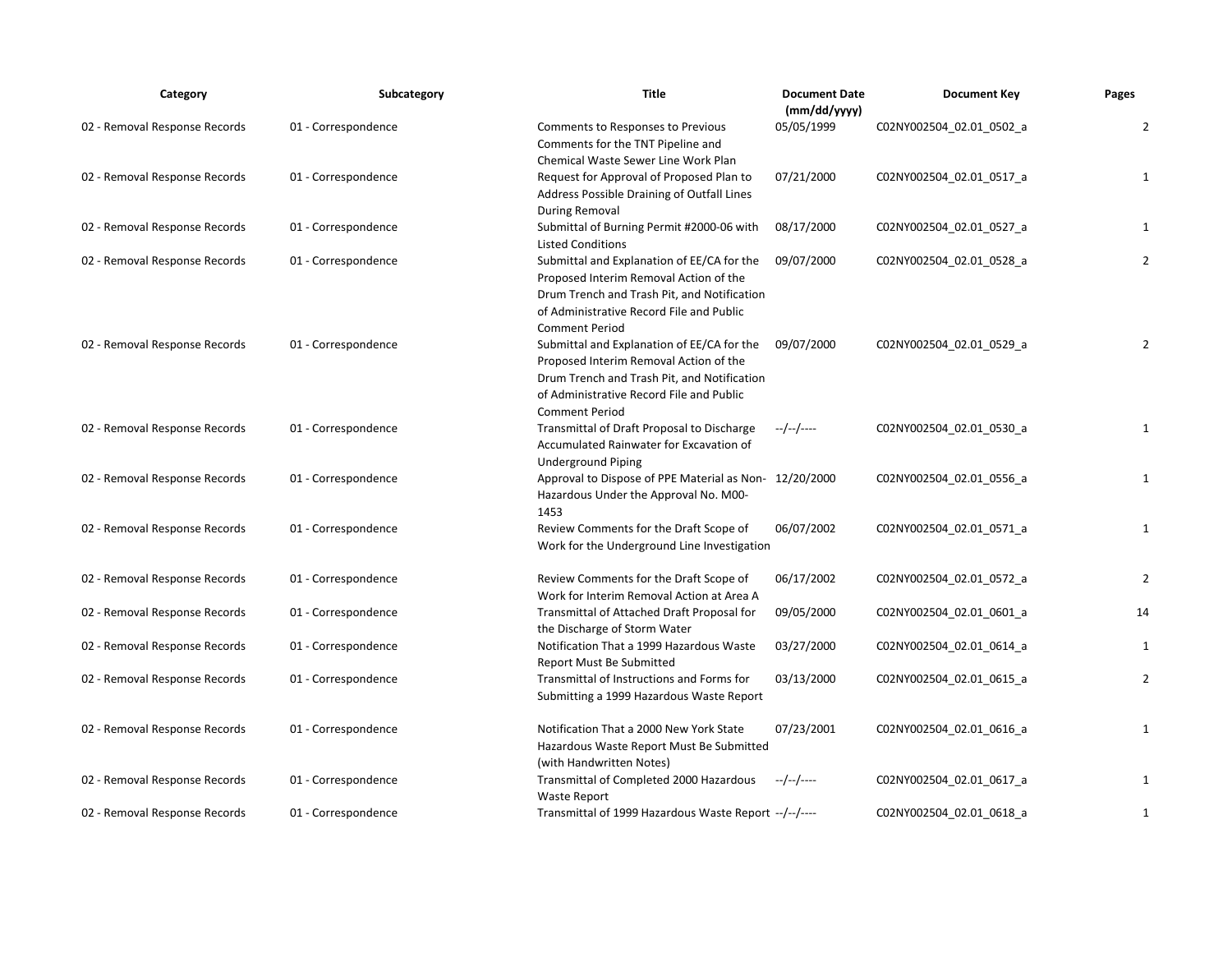| Category                      | Subcategory         | <b>Title</b>                                                                                                                                                    | <b>Document Date</b><br>(mm/dd/yyyy) | <b>Document Key</b>      | Pages          |
|-------------------------------|---------------------|-----------------------------------------------------------------------------------------------------------------------------------------------------------------|--------------------------------------|--------------------------|----------------|
| 02 - Removal Response Records | 01 - Correspondence | Request for Confirmation of the EPA<br><b>Generator ID Numbers and Addresses</b>                                                                                | 04/12/2000                           | C02NY002504_02.01_0622_a | $\mathbf{1}$   |
| 02 - Removal Response Records | 01 - Correspondence | Calculation of Preliminary Remediation<br>Goals for Proposed Clean-Up Criteria for<br>Boron and Lithium at Areas A and B                                        | 07/29/1999                           | C02NY002504_02.01_0644_a | $\overline{2}$ |
| 02 - Removal Response Records | 01 - Correspondence | Transmittal of the Scope of Work for Area A<br>and Request for Comments                                                                                         | --/--/----                           | C02NY002504_02.01_0648_a | 1              |
| 02 - Removal Response Records | 01 - Correspondence | Response to Comments on the TNT<br>Walkover and Surface Removal After Action<br>Report                                                                          | 09/27/2004                           | C02NY002504_02.01_0650_a | $\overline{2}$ |
| 02 - Removal Response Records | 01 - Correspondence | Comments on the TNT Walkover Scope of<br>Work                                                                                                                   | 04/12/2002                           | C02NY002504_02.01_0651_a | $\mathbf{1}$   |
| 02 - Removal Response Records | 01 - Correspondence | No Comments on the Revised TNT Walkover 04/15/2002<br>Scope of Work                                                                                             |                                      | C02NY002504_02.01_0652_a | 1              |
| 02 - Removal Response Records | 01 - Correspondence | Request to Leave Parts of the West Pile at<br>the Site (with Handwritten Notes)                                                                                 | 01/10/2005                           | C02NY002504 02.01 0663 a | $\overline{2}$ |
| 02 - Removal Response Records | 01 - Correspondence | Possibility of Discharging Rain and Melt<br>Water to Surface Waters                                                                                             | 02/22/2005                           | C02NY002504_02.01_0664_a | $\overline{2}$ |
| 02 - Removal Response Records | 01 - Correspondence | Transmittal of the EPA Identification<br>Information for Wastewater Permit                                                                                      | 03/28/2005                           | C02NY002504_02.01_0667_a | 1              |
| 02 - Removal Response Records | 01 - Correspondence | <b>Transmittal of Contaminated Materials</b><br>Storage Area Pad Water Discharge Plan                                                                           | 04/06/2005                           | C02NY002504 02.01 0669 a | 1              |
| 02 - Removal Response Records | 01 - Correspondence | Water Analysis from Baker Tank Exceeds<br>Permissible Discharge Limit                                                                                           | 04/12/2005                           | C02NY002504 02.01 0671 a | $\overline{2}$ |
| 02 - Removal Response Records | 01 - Correspondence | Notification that Areas A and B Are Listed on 04/30/2002<br>the New York State Inactive Hazardous<br><b>Waste Registry</b>                                      |                                      | C02NY002504_02.01_0673_a | $\mathbf{1}$   |
| 02 - Removal Response Records | 01 - Correspondence | Granted Request for Extension to the<br>Submission Deadline for the 1999 Hazardous<br><b>Waste Report</b>                                                       | 04/19/2000                           | C02NY002504_02.01_0674_a | $\mathbf{1}$   |
| 02 - Removal Response Records | 01 - Correspondence | Correction to EPA Generator ID Number for<br>the 1999 Hazardous Waste Reports                                                                                   | 04/13/2000                           | C02NY002504_02.01_0675_a | $\overline{2}$ |
| 02 - Removal Response Records | 01 - Correspondence | Transmittal of Attached Results of the<br>Hazardous Waste Compliance Inspection                                                                                 | 01/14/2002                           | C02NY002504_02.01_0676_a | 27             |
| 02 - Removal Response Records | 01 - Correspondence | No Restrictions on the Use or Disposal of<br>Contaminated Materials Storage Area Stone<br>from the Northeast and Southeast Piles<br>(with Handwritten Comments) | 01/10/2005                           | C02NY002504_02.01_0681_a | 1              |
| 02 - Removal Response Records | 01 - Correspondence | Details of the Contaminated Materials<br>Storage Area Pad Removal and Stone<br>Disposal                                                                         | 04/18/2005                           | C02NY002504 02.01 0682 a | $\mathbf{1}$   |
| 02 - Removal Response Records | 01 - Correspondence | Update on the Removal of the Contaminated 11/19/2004<br>Material Storage Area                                                                                   |                                      | C02NY002504 02.01 0685 a | $\mathbf{1}$   |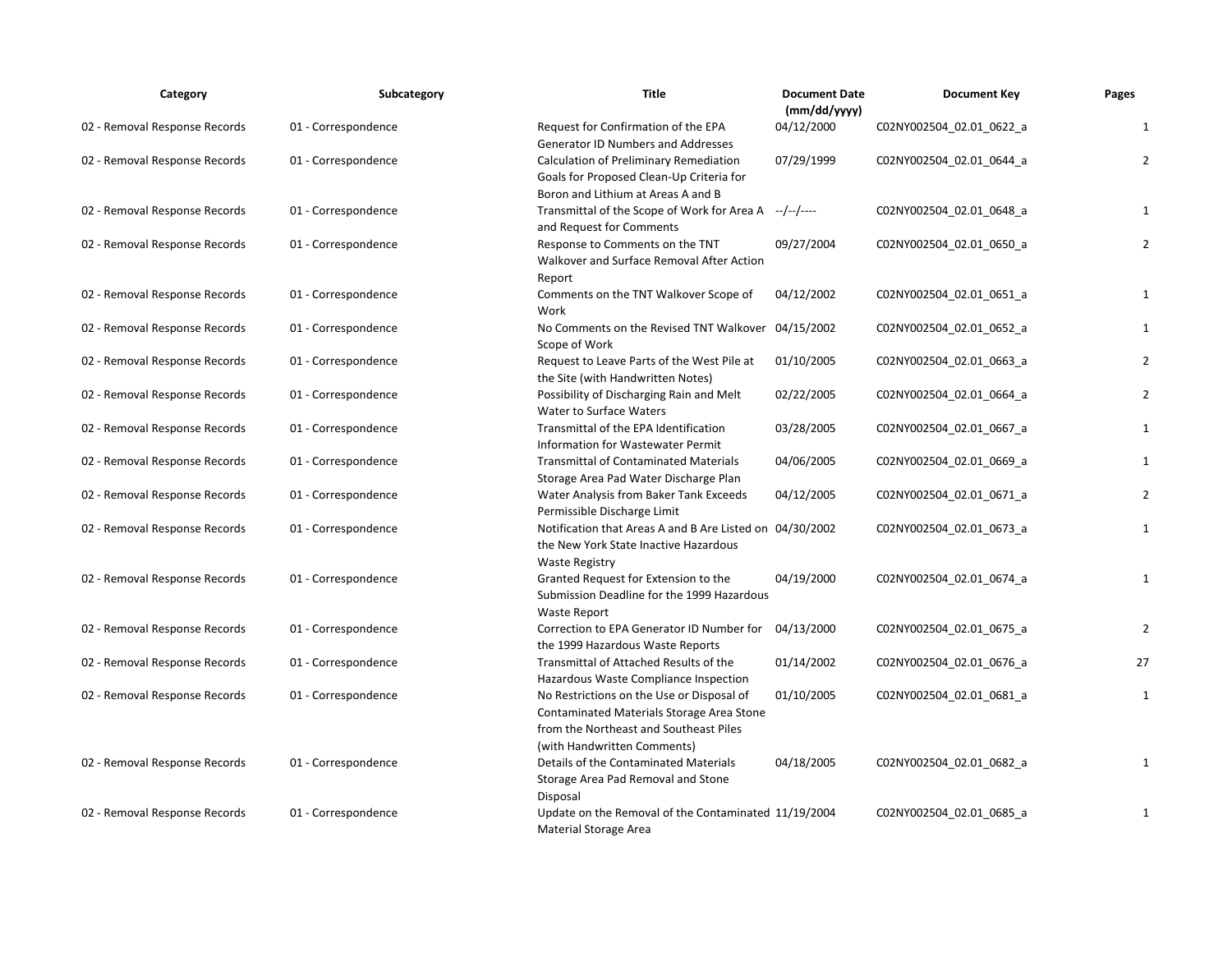| Category                      | Subcategory         | <b>Title</b>                                                                                                                                                     | <b>Document Date</b><br>(mm/dd/yyyy) | <b>Document Key</b>      | Pages          |
|-------------------------------|---------------------|------------------------------------------------------------------------------------------------------------------------------------------------------------------|--------------------------------------|--------------------------|----------------|
| 02 - Removal Response Records | 01 - Correspondence | Request for Location of Radiation<br>Measurements at the Contaminated<br>Materials Storage Area Pad (with<br>Handwritten Notes)                                  | 01/10/2005                           | C02NY002504_02.01_0687_a | $\overline{2}$ |
| 02 - Removal Response Records | 01 - Correspondence | Confirmation That Backfill Material is<br>Acceptable to Use as Clean Fill (with<br>Handwritten Notes)                                                            | 01/11/2005                           | C02NY002504_02.01_0688_a | 1              |
| 02 - Removal Response Records | 01 - Correspondence | Update for the Technical Committee<br>Regarding the Contaminated Materials<br>Storage Area Pad (with Copy Sent to<br>Stakeholders)                               | 01/07/2005                           | C02NY002504_02.01_0694_a | $\overline{2}$ |
| 02 - Removal Response Records | 01 - Correspondence | Transmittal of Explosive Data for the Baker<br>Tank and Request for Information on the<br>Proper Disposal Method (with Copy Sent to<br>Stakeholder)              | 01/07/2005                           | C02NY002504_02.01_0695_a | 1              |
| 02 - Removal Response Records | 01 - Correspondence | Transmittal of TCLP and Radiation Data for<br>the Baker Tank                                                                                                     | 01/04/2005                           | C02NY002504 02.01 0697 a | 1              |
| 02 - Removal Response Records | 01 - Correspondence | <b>Transmittal of Radiation Count Rates from</b><br>the West Pile at the Contaminated Materials<br>Storage Area Pad                                              | 01/04/2005                           | C02NY002504_02.01_0699_a | $\mathbf{1}$   |
| 02 - Removal Response Records | 01 - Correspondence | List of Questions to Be Discussed at the<br><b>Technical Project Planning (with</b><br>Handwritten Comments)                                                     | 03/07/2002                           | C02NY002504 02.01 0701 a | 6              |
| 02 - Removal Response Records | 01 - Correspondence | Notification That the Excavated Soil from the 08/31/2000<br>Chemical Waste Sewer Removal is<br>Acceptable for Use as Backfill (with Copy<br>Sent to Stakeholder) |                                      | C02NY002504_02.01_0706_a | $\mathbf{1}$   |
| 02 - Removal Response Records | 01 - Correspondence | Comments on the Draft Project Plans for the 02/05/1999<br>TNT Pipeline and Chemical Waste Sewer Line<br>Interim Removal Action                                   |                                      | C02NY002504_02.01_0733_a | 3              |
| 02 - Removal Response Records | 01 - Correspondence | Status Update for Phase I and II Interim<br><b>Removal Action Activities</b>                                                                                     | 07/21/1998                           | C02NY002504_02.01_0775_a | $\mathbf{1}$   |
| 02 - Removal Response Records | 01 - Correspondence | Review Comments on the September 7, 2000 10/05/2000<br>EE/CA                                                                                                     |                                      | C02NY002504_02.01_0933_a | 4              |
| 02 - Removal Response Records | 01 - Correspondence | Transmittal of the February 2, 2000<br>Demobilization and Closure Report                                                                                         | 05/09/2000                           | C02NY002504_02.01_0939_a | 1              |
| 02 - Removal Response Records | 01 - Correspondence | Transmittal of Nine Draft Documents for the 07/29/1998<br>Phase I Asbestos Interim Removal Action<br>Component 2, for Review                                     |                                      | C02NY002504 02.01 0945 a | $\overline{2}$ |
| 02 - Removal Response Records | 01 - Correspondence | <b>Transmittal of Attached Completed</b><br>Application for An EPA Identification<br>Number and Attached Fact Sheet                                              | 07/31/1998                           | C02NY002504 02.01 0946 a | 6              |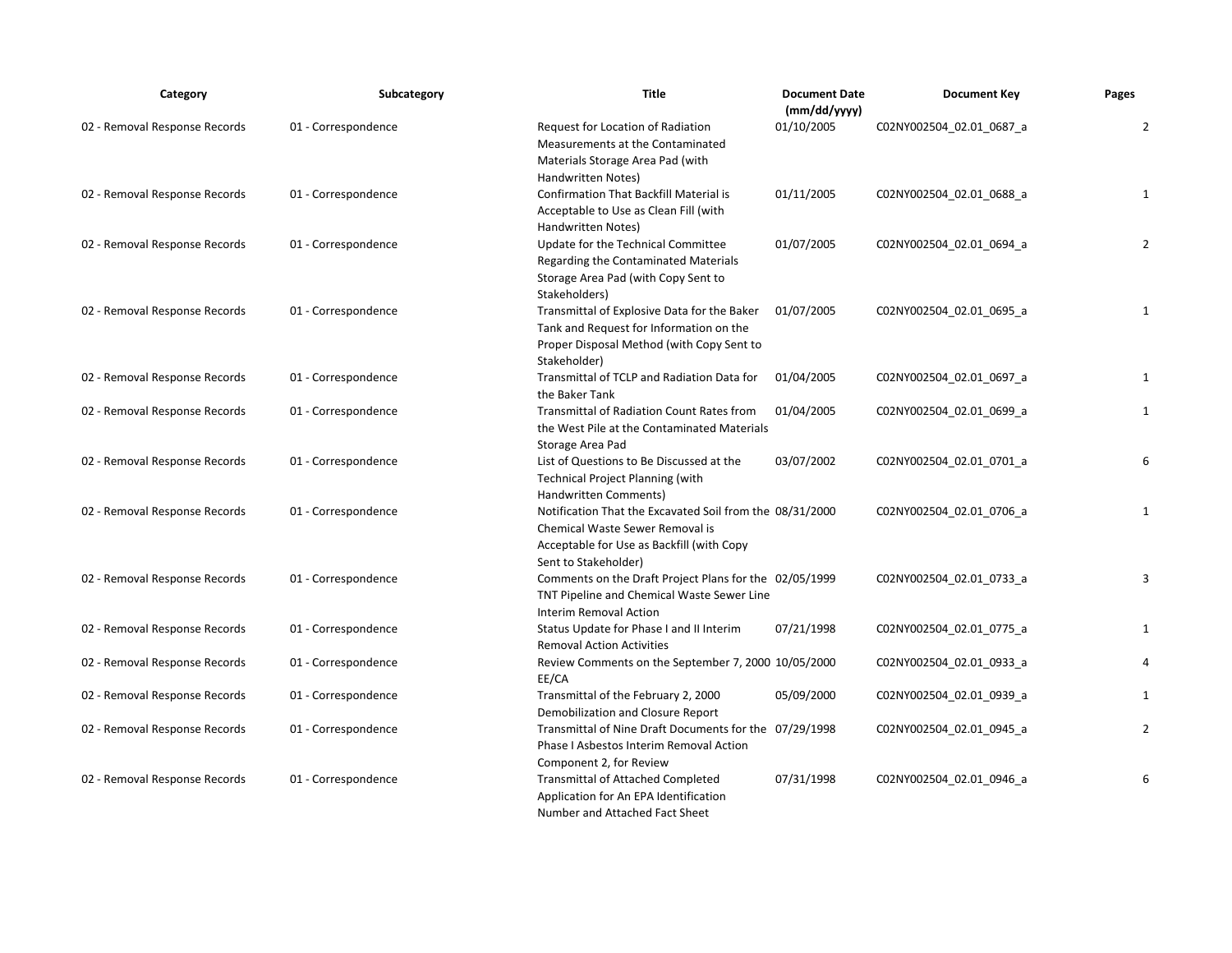| Category                      | Subcategory         | <b>Title</b>                                                                                                                                                      | <b>Document Date</b><br>(mm/dd/yyyy) | <b>Document Key</b>      | Pages          |
|-------------------------------|---------------------|-------------------------------------------------------------------------------------------------------------------------------------------------------------------|--------------------------------------|--------------------------|----------------|
| 02 - Removal Response Records | 01 - Correspondence | Transmittal of Responses to An August 14,<br>1998 E-mail Regarding Component 2, Phase<br>$1$ and $2$                                                              | 08/24/1998                           | C02NY002504_02.01_0947_a | $\mathbf{1}$   |
| 02 - Removal Response Records | 01 - Correspondence | <b>Transmittal of Nine Final Draft Documents</b><br>for the Component 2, Phase 1 and 2 Interim<br><b>Removal Action</b>                                           | 09/04/1998                           | C02NY002504_02.01_0948_a | 1              |
| 02 - Removal Response Records | 01 - Correspondence | Transmittal of Attached Responses to New<br>York Department of Environmental<br>Conservation October 26, 1998 Letter<br>Regarding the October 15, 1998 Site Visit | 11/16/1998                           | C02NY002504_02.01_0955_a | 4              |
| 02 - Removal Response Records | 01 - Correspondence | Forwarding Attached Draft Response Letter<br>Regarding Review of Responses to<br>Comments for the Interim Removal Action                                          | 05/04/1999                           | C02NY002504_02.01_0958_a | $\overline{2}$ |
| 02 - Removal Response Records | 01 - Correspondence | Receipt of Draft Submittals and Questions<br>Issues Regarding the Phase 1 and 2 Interim<br><b>Remedial Action</b>                                                 | 07/31/1998                           | C02NY002504_02.01_0965_a | $\mathbf 1$    |
| 02 - Removal Response Records | 01 - Correspondence | Comments on the Nine Draft Documents for 08/11/1998<br>Component 2 - Phase 1 Interim Removal<br>Action                                                            |                                      | C02NY002504_02.01_0974_a | $\overline{4}$ |
| 02 - Removal Response Records | 01 - Correspondence | Findings from the September 10 and 11,<br>1998 Site Visit Regarding Potential Asbestos<br><b>Containing Materials</b>                                             | 09/18/1998                           | C02NY002504_02.01_0975_a | 8              |
| 02 - Removal Response Records | 01 - Correspondence | Conditional Approval of the Final EE/CA for<br>Operable Units 1 and 2 Pending Review and<br>Approval of Technical Review Committee<br><b>Meeting Minutes</b>      | 08/10/1995                           | C02NY002504_02.01_1007_a | 1              |
| 02 - Removal Response Records | 01 - Correspondence | Clarification of Position on Issues Raised<br>During the December 4, 1997 Meeting on<br>the 60% Remedial Design                                                   | 12/29/1997                           | C02NY002504 02.01 1012 a | 3              |
| 02 - Removal Response Records | 01 - Correspondence | Request for Information on Listed Issues<br>Regarding the 60% Remedial Design for<br>Component 1, Phase 2 and 3                                                   | 01/18/1999                           | C02NY002504_02.01_1013_a | $\overline{2}$ |
| 02 - Removal Response Records | 01 - Correspondence | Request for Input on Cleanup Criteria for the 11/19/1998<br>60% Remedial Design for Areas A and B<br>Component 1, Phase 2 and 3                                   |                                      | C02NY002504_02.01_1017_a | 1              |
| 02 - Removal Response Records | 01 - Correspondence | Request to Forward Draft Work Plans Formal 03/01/1999<br>Comments for Responses (Copy Sent to<br>Stakeholder)                                                     |                                      | C02NY002504_02.01_1021_a | 1              |
| 02 - Removal Response Records | 01 - Correspondence | Review Comments on the Draft Engineering 12/30/1994<br><b>Evaluation/Cost Analysis Report</b>                                                                     |                                      | C02NY002504_02.01_1024_a | 3              |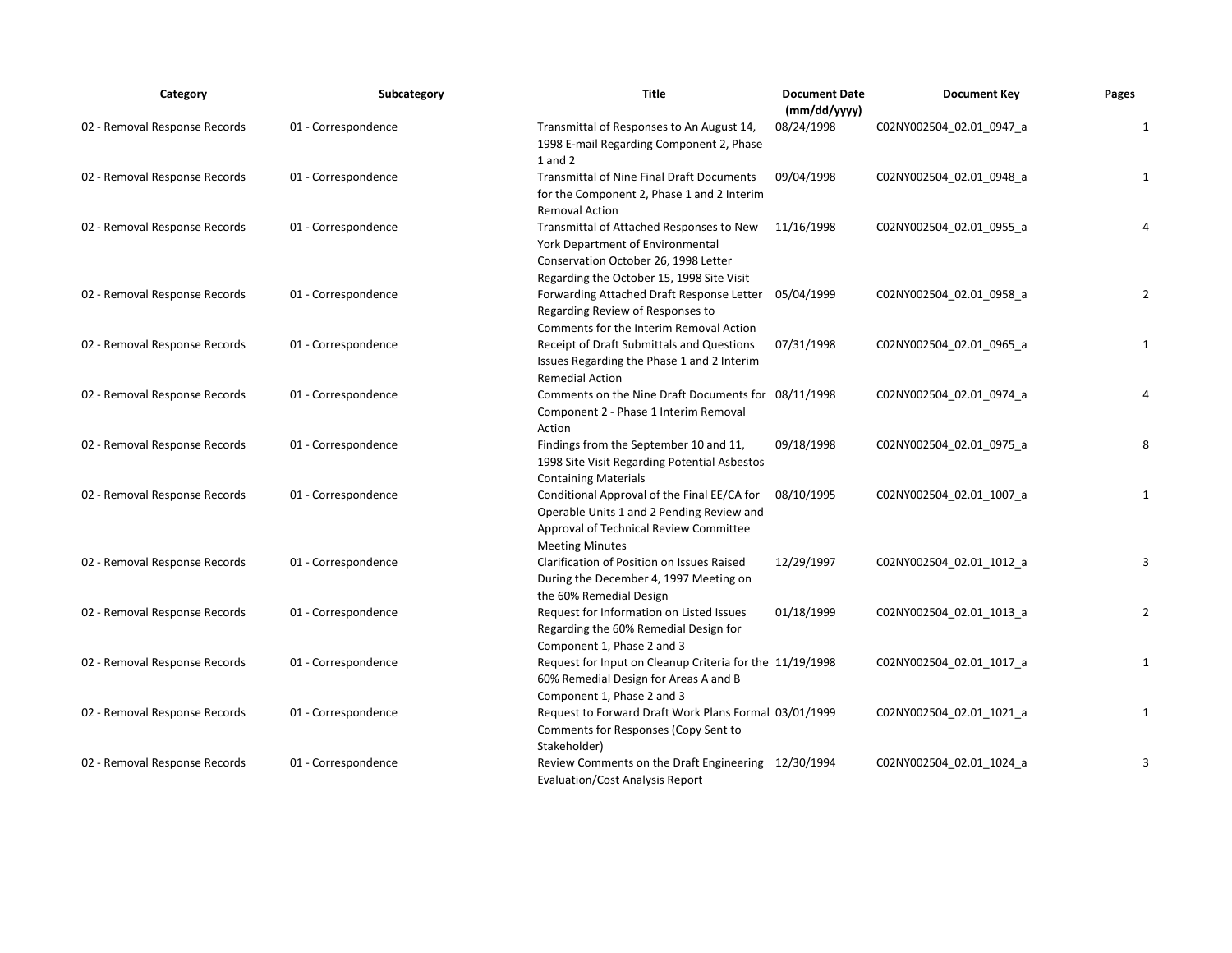| Category                      | Subcategory                                                                                                                                                                                                                 | Title                                                                                                                                           | <b>Document Date</b><br>(mm/dd/yyyy) | <b>Document Key</b>      | Pages          |
|-------------------------------|-----------------------------------------------------------------------------------------------------------------------------------------------------------------------------------------------------------------------------|-------------------------------------------------------------------------------------------------------------------------------------------------|--------------------------------------|--------------------------|----------------|
| 02 - Removal Response Records | 01 - Correspondence                                                                                                                                                                                                         | Response to EPA and New York Department<br>of Environmental Conservation Review<br>Comments on the Draft EE/CA                                  | --/--/----                           | C02NY002504_02.01_1030_a | 3              |
| 02 - Removal Response Records | 01 - Correspondence                                                                                                                                                                                                         | Final Responses to Additional NYSDEC<br>Comments on Phase II Addenda                                                                            | 11/20/2000                           | C02NY002504_02.01_1032_a | $\overline{2}$ |
| 02 - Removal Response Records | 01 - Correspondence                                                                                                                                                                                                         | Transmittal of Restricted Burning Permit<br>#2000-05 with Considerations to Conditions<br>Listed on Application                                 | 08/04/2000                           | C02NY002504 02.01 1040 a | $\mathbf{1}$   |
| 02 - Removal Response Records | 01 - Correspondence                                                                                                                                                                                                         | Approval of Application NB. M00-1390 for<br>Waste Stream Disposal                                                                               | 09/05/2000                           | C02NY002504_02.01_1051_a | $\mathbf{1}$   |
| 02 - Removal Response Records | 01 - Correspondence                                                                                                                                                                                                         | Comments on the CSMA Pad Fact Sheet                                                                                                             | 02/04/2005                           | C02NY002504_02.01_1055_a | $\mathbf{1}$   |
| 02 - Removal Response Records | 01 - Correspondence                                                                                                                                                                                                         | Forwarding Comments on Various Draft<br>Submittals for the Component 2- Phase I<br>Interim Removal Action Submittals                            | $-/-/-/---$                          | C02NY002504_02.01_1064_a | 3              |
| 02 - Removal Response Records | 01 - Correspondence                                                                                                                                                                                                         | Transmittal of the Final Cleanup of Asbestos 07/19/2000<br><b>Containing Material Report</b>                                                    |                                      | C02NY002504_02.01_1077_a | $\mathbf{1}$   |
| 02 - Removal Response Records | 01 - Correspondence                                                                                                                                                                                                         | Review Comments on the After Action<br>Report, Walkover and Surface Removal of<br><b>TNT</b>                                                    | 08/17/2004                           | C02NY002504_02.01_1086_a | $\overline{2}$ |
| 02 - Removal Response Records | 01 - Correspondence                                                                                                                                                                                                         | Response to Comments on the Waste Water --/--/----<br><b>Treatment Plant Investigation After Action</b><br>Report                               |                                      | C02NY002504_02.01_1087_a | 24             |
| 02 - Removal Response Records | 01 - Correspondence                                                                                                                                                                                                         | Review Comments on the After Action<br>Report, UXO Activities at the Wastewater<br><b>Treatment Plant</b>                                       | 08/17/2004                           | C02NY002504_02.01_1105_a | $\overline{2}$ |
| 02 - Removal Response Records | 01 - Correspondence                                                                                                                                                                                                         | Repsonse to Provide a Schedule and<br>Expedite the Interim Removal Action                                                                       | 10/01/1997                           | C02NY002504 02.01 1107 a | $\overline{2}$ |
| 02 - Removal Response Records | 01 - Correspondence                                                                                                                                                                                                         | Transmittal of the Attached Requested<br>Revised Removal Action Schedule for EE/CA<br>Phase                                                     | 08/25/1994                           | C02NY002504 02.01 1108 a | 3              |
| 02 - Removal Response Records | 02 - Sampling and Analysis Data and Plans                                                                                                                                                                                   | Final Sampling and Analysis Plan, TNT<br>Walkover and Site Investigation                                                                        | $01/--/2003$                         | C02NY002504_02.02_0512_a | 464            |
| 02 - Removal Response Records | 02 - Sampling and Analysis Data and Plans                                                                                                                                                                                   | CMSA Pad Subsurface Sampling, Sampling<br>and Analysis Plan, Revision 1                                                                         | 06/07/2004                           | C02NY002504_02.02_0515_a | 88             |
| 02 - Removal Response Records | 02 - Sampling and Analysis Data and Plans                                                                                                                                                                                   | <b>CMSA Pad Removal Sampling and Analysis</b><br>Plan Addendum                                                                                  | 10/21/2004                           | C02NY002504_02.02_0532_a | 10             |
| 02 - Removal Response Records | 04 - Corrective Action Plans, Tank or Other<br>Removal Workplans, Tank or Other Removal<br>Design Documents (CON/HTRW), UFP-QAPPs,<br>Site Safety & Health Plans, Progress Reports,<br>Sampling and Analysis Data and Plans | Interim Removal Action, Component 1 -<br>Phases 2 and 3, Areas A and B, Intermediate<br>Design Analysis Report, Supplement to the<br>60% Design | 12/--/1998                           | C02NY002504_02.04_0500_a | 134            |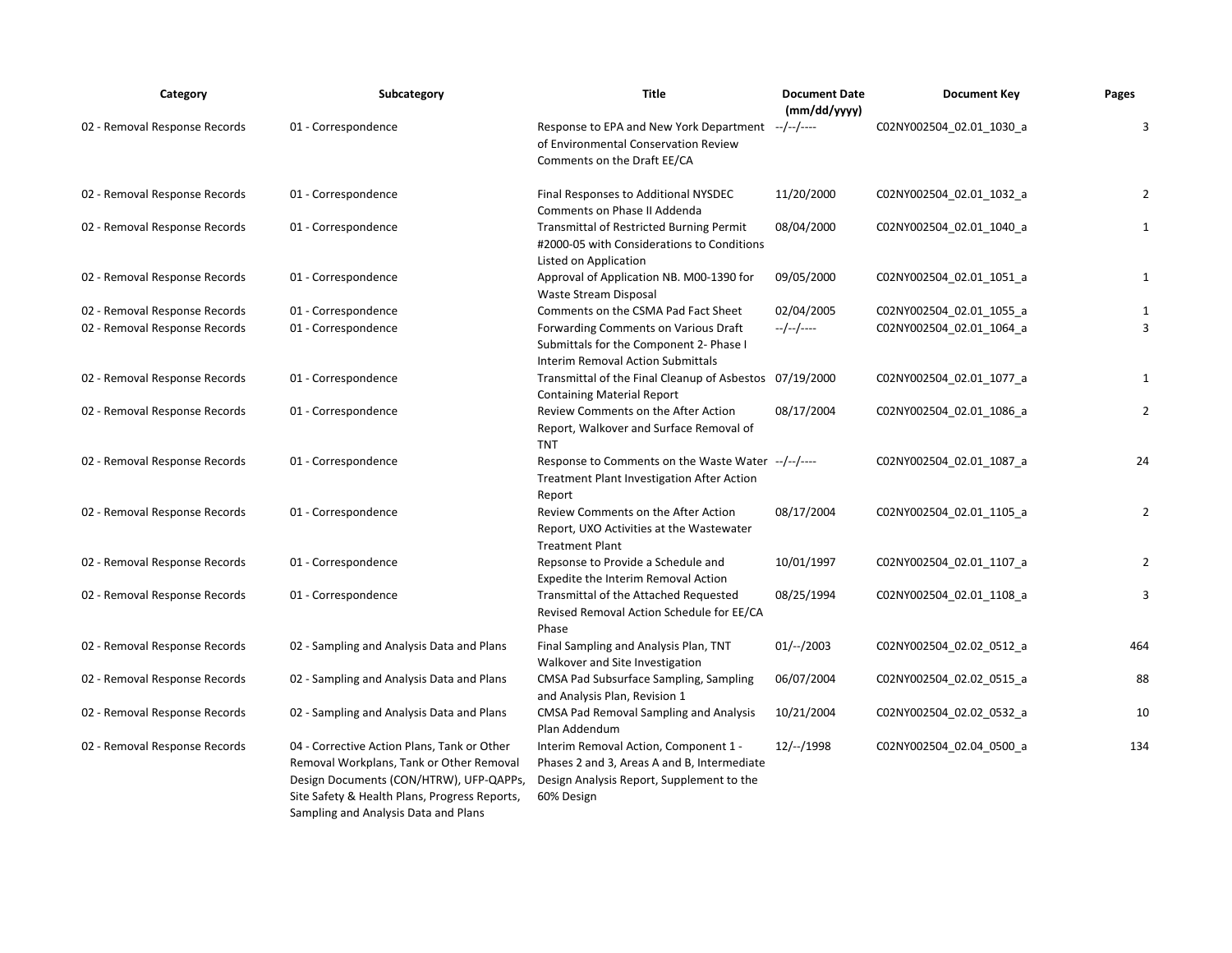| Category                      | Subcategory                                                                                                                                                                                                                       | <b>Title</b>                                                                                                                                                                          | <b>Document Date</b><br>(mm/dd/yyyy) | <b>Document Key</b>      | Pages |
|-------------------------------|-----------------------------------------------------------------------------------------------------------------------------------------------------------------------------------------------------------------------------------|---------------------------------------------------------------------------------------------------------------------------------------------------------------------------------------|--------------------------------------|--------------------------|-------|
| 02 - Removal Response Records | 04 - Corrective Action Plans, Tank or Other<br>Removal Workplans, Tank or Other Removal<br>Design Documents (CON/HTRW), UFP-QAPPs,<br>Site Safety & Health Plans, Progress Reports,<br>Sampling and Analysis Data and Plans       | Interim Removal Action, Component 1 -<br>Phases 2 and 3, Areas A and B, Draft Permit<br>Application Report and Environmental<br>Compliance Checklist, Supplement to the<br>60% Design | $12/-/1998$                          | C02NY002504_02.04_0501_a | 56    |
| 02 - Removal Response Records | 04 - Corrective Action Plans, Tank or Other<br>Removal Workplans, Tank or Other Removal<br>Design Documents (CON/HTRW), UFP-QAPPs, Lines<br>Site Safety & Health Plans, Progress Reports,<br>Sampling and Analysis Data and Plans | Final Project Plans - Interim Removal Action, 06/03/1999<br>TNT Pipeline and Chemical Waste Sewer                                                                                     |                                      | C02NY002504 02.04 0502 a | 250   |
| 02 - Removal Response Records | 04 - Corrective Action Plans, Tank or Other<br>Removal Workplans, Tank or Other Removal<br>Design Documents (CON/HTRW), UFP-QAPPs,<br>Site Safety & Health Plans, Progress Reports,<br>Sampling and Analysis Data and Plans       | Laboratory Quality Assurance Plans, Interim 08/--/1999<br>Removal Action TNT Pipeline and Chemical<br><b>Waste Sewer Lines</b>                                                        |                                      | C02NY002504_02.04_0504_a | 255   |
| 02 - Removal Response Records | 04 - Corrective Action Plans, Tank or Other<br>Removal Workplans, Tank or Other Removal<br>Design Documents (CON/HTRW), UFP-QAPPs,<br>Site Safety & Health Plans, Progress Reports,<br>Sampling and Analysis Data and Plans       | Final Quality Assurance Project Plan, Interim 06/05/2000<br>Removal Action, TNT Pipeline and Chemical<br><b>Waste Sewer Lines</b>                                                     |                                      | C02NY002504_02.04_0512_a | 57    |
| 02 - Removal Response Records | 04 - Corrective Action Plans, Tank or Other<br>Removal Workplans, Tank or Other Removal<br>Design Documents (CON/HTRW), UFP-QAPPs,<br>Site Safety & Health Plans, Progress Reports,<br>Sampling and Analysis Data and Plans       | Final Site Safety and Health Plan, Removal<br>Action TNT Pipeline and Chemical Waste<br>Sewer Line, Revision 1                                                                        | 06/19/2000                           | C02NY002504_02.04_0514_a | 159   |
| 02 - Removal Response Records | 04 - Corrective Action Plans, Tank or Other<br>Removal Workplans, Tank or Other Removal<br>Design Documents (CON/HTRW), UFP-QAPPs,<br>Site Safety & Health Plans, Progress Reports,<br>Sampling and Analysis Data and Plans       | Contractor Quality Control Plan for Removal 06/23/2000<br>of TNT and CWS Pipeline, Revision 1                                                                                         |                                      | C02NY002504 02.04 0515 a | 35    |
| 02 - Removal Response Records | 04 - Corrective Action Plans, Tank or Other<br>Removal Workplans, Tank or Other Removal<br>Design Documents (CON/HTRW), UFP-QAPPs,<br>Site Safety & Health Plans, Progress Reports,<br>Sampling and Analysis Data and Plans       | Phase I Interim Removal Action, Components 08/--/1998<br>1, 2, and 3, TNT Pipeline and Chemical Waste<br>Sewer, Contract Specifications, Supplement<br>to the 60% Design              |                                      | C02NY002504_02.04_0516_a | 489   |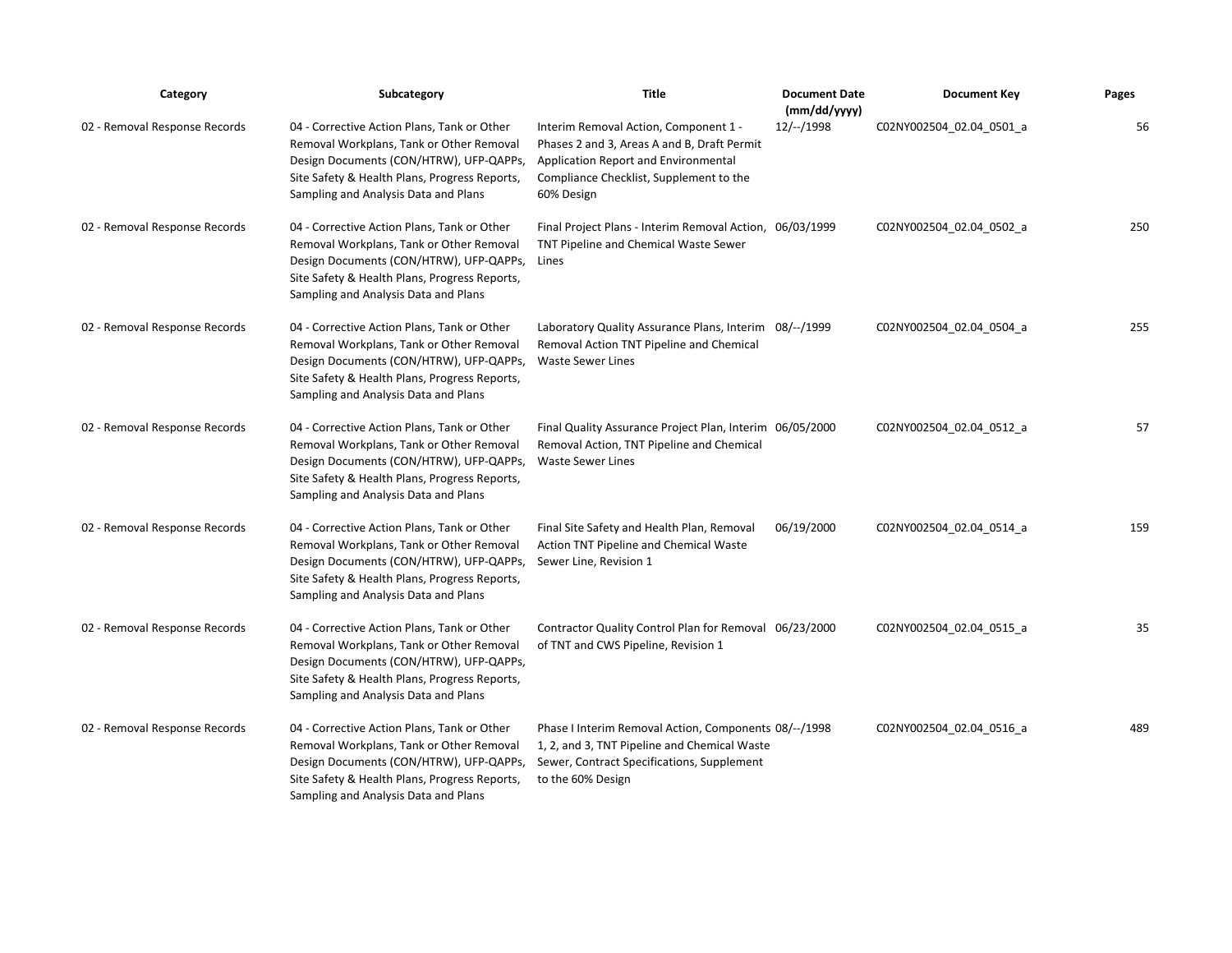| Category                      | Subcategory                                                                                                                                                                                                                 | <b>Title</b>                                                                                                                             | <b>Document Date</b><br>(mm/dd/yyyy) | <b>Document Key</b>      | Pages |
|-------------------------------|-----------------------------------------------------------------------------------------------------------------------------------------------------------------------------------------------------------------------------|------------------------------------------------------------------------------------------------------------------------------------------|--------------------------------------|--------------------------|-------|
| 02 - Removal Response Records | 04 - Corrective Action Plans, Tank or Other<br>Removal Workplans, Tank or Other Removal<br>Design Documents (CON/HTRW), UFP-QAPPs,<br>Site Safety & Health Plans, Progress Reports,<br>Sampling and Analysis Data and Plans | Site Operation Plan for Removal of TNT and<br>CWS Pipeline, Revision 2                                                                   | 06/28/2000                           | C02NY002504_02.04_0517_a | 63    |
| 02 - Removal Response Records | 04 - Corrective Action Plans, Tank or Other<br>Removal Workplans, Tank or Other Removal<br>Design Documents (CON/HTRW), UFP-QAPPs,<br>Site Safety & Health Plans, Progress Reports,<br>Sampling and Analysis Data and Plans | Addendum to Ordnance and Explosive<br>Support Services, TNT Pipeline Removal<br>Work Plan                                                | 07/25/2000                           | C02NY002504_02.04_0519_a | 3     |
| 02 - Removal Response Records | 04 - Corrective Action Plans, Tank or Other<br>Removal Workplans, Tank or Other Removal<br>Design Documents (CON/HTRW), UFP-QAPPs,<br>Site Safety & Health Plans, Progress Reports,<br>Sampling and Analysis Data and Plans | Approved Onsite/Offsite Hazardous Waste<br>Management Plan for the TNT/Chemical<br>Waste Sewer Line Removal                              | $08/-/2000$                          | C02NY002504_02.04_0520_a | 11    |
| 02 - Removal Response Records | 04 - Corrective Action Plans, Tank or Other<br>Removal Workplans, Tank or Other Removal<br>Design Documents (CON/HTRW), UFP-QAPPs,<br>Site Safety & Health Plans, Progress Reports,<br>Sampling and Analysis Data and Plans | Approved Ordnance and Explosives Support 08/24/2000<br>Services TNT Pipeline Removal Work Plan                                           |                                      | C02NY002504_02.04_0521_a | 47    |
| 02 - Removal Response Records | 04 - Corrective Action Plans, Tank or Other<br>Removal Workplans, Tank or Other Removal<br>Design Documents (CON/HTRW), UFP-QAPPs,<br>Site Safety & Health Plans, Progress Reports,<br>Sampling and Analysis Data and Plans | Approved Inspection of Surface Debris for<br>the Presence of Crystalline TNT                                                             | 08/24/2000                           | C02NY002504_02.04_0522_a | 2     |
| 02 - Removal Response Records | 04 - Corrective Action Plans, Tank or Other<br>Removal Workplans, Tank or Other Removal<br>Design Documents (CON/HTRW), UFP-QAPPs,<br>Site Safety & Health Plans, Progress Reports,<br>Sampling and Analysis Data and Plans | <b>Explosive Safety Submission for Surface</b><br>Removal of TNT                                                                         | 11/21/2002                           | C02NY002504_02.04_0527_a | 14    |
| 02 - Removal Response Records | 04 - Corrective Action Plans, Tank or Other<br>Removal Workplans, Tank or Other Removal<br>Design Documents (CON/HTRW), UFP-QAPPs,<br>Site Safety & Health Plans, Progress Reports,<br>Sampling and Analysis Data and Plans | Remedial Design for Interim Removal<br>Actions, Operable Units 1 and 2, 30%<br>Preliminary Design, Preliminary Design<br>Analysis Report | 04/--/1997                           | C02NY002504 02.04 0528 a | 126   |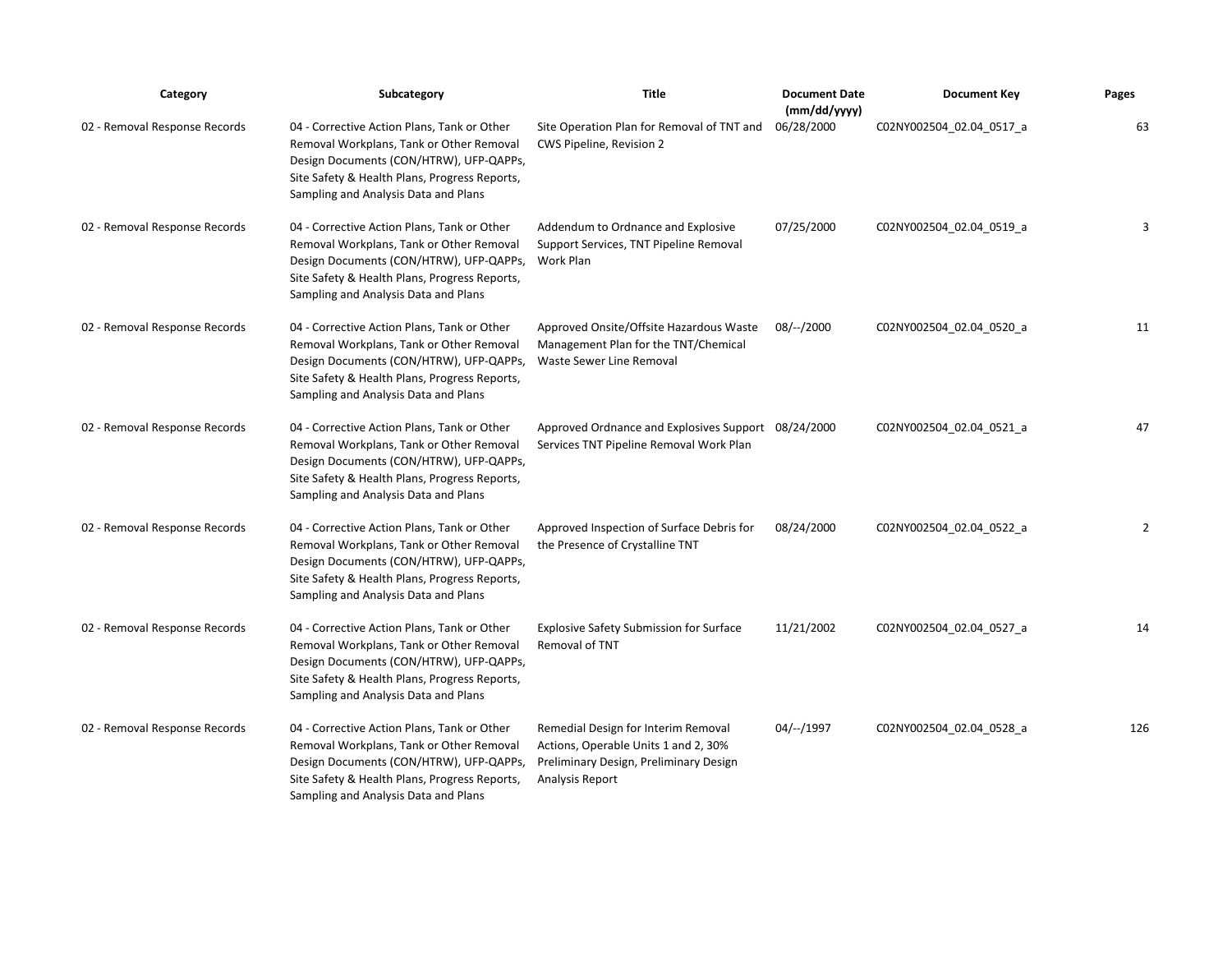| Category                      | Subcategory                                                                                                                                                                                                                 | <b>Title</b>                                                                                                                                                                                                     | <b>Document Date</b><br>(mm/dd/yyyy) | <b>Document Key</b>      | Pages |
|-------------------------------|-----------------------------------------------------------------------------------------------------------------------------------------------------------------------------------------------------------------------------|------------------------------------------------------------------------------------------------------------------------------------------------------------------------------------------------------------------|--------------------------------------|--------------------------|-------|
| 02 - Removal Response Records | 04 - Corrective Action Plans, Tank or Other<br>Removal Workplans, Tank or Other Removal<br>Design Documents (CON/HTRW), UFP-QAPPs,<br>Site Safety & Health Plans, Progress Reports,<br>Sampling and Analysis Data and Plans | Remedial Design for Interim Removal<br>Actions, Operable Units 1 and 2, Draft Long-<br>Term Monitoring Plan, Component Two<br>(Somerset Property), 60% Design Submittal                                          | 09/--/1997                           | C02NY002504_02.04_0529_a | 19    |
| 02 - Removal Response Records | 04 - Corrective Action Plans, Tank or Other<br>Removal Workplans, Tank or Other Removal<br>Design Documents (CON/HTRW), UFP-QAPPs,<br>Site Safety & Health Plans, Progress Reports,<br>Sampling and Analysis Data and Plans | Remedial Design for Interim Removal<br>Actions, Operable Units 1 and 2, Draft Long-<br>Term Monitoring Plan, Component One<br>(CWM Property), 60 % Design Submittal                                              | 09/--/1997                           | C02NY002504 02.04 0530 a | 32    |
| 02 - Removal Response Records | 04 - Corrective Action Plans, Tank or Other<br>Removal Workplans, Tank or Other Removal<br>Design Documents (CON/HTRW), UFP-QAPPs,<br>Site Safety & Health Plans, Progress Reports,<br>Sampling and Analysis Data and Plans | Remedial Design for Interim Removal<br>Actions, Operable Units 1 and 2,<br>Intermediate Design Analysis Report,<br>Component Two (Somerset Property), 60%<br>Design Submittal                                    | 09/--/1997                           | C02NY002504_02.04_0531_a | 55    |
| 02 - Removal Response Records | 04 - Corrective Action Plans, Tank or Other<br>Removal Workplans, Tank or Other Removal<br>Design Documents (CON/HTRW), UFP-QAPPs,<br>Site Safety & Health Plans, Progress Reports,<br>Sampling and Analysis Data and Plans | Remedial Design for Interim Removal<br>Actions, Operable Units 1 and 2,<br>Intermediate Design Analysis Report,<br>Component One (CWM Property), 60%<br>Design Submittal                                         | 09/--/1997                           | C02NY002504_02.04_0532_a | 113   |
| 02 - Removal Response Records | 04 - Corrective Action Plans, Tank or Other<br>Removal Workplans, Tank or Other Removal<br>Design Documents (CON/HTRW), UFP-QAPPs,<br>Site Safety & Health Plans, Progress Reports,<br>Sampling and Analysis Data and Plans | Remedial Design for Interim Removal<br>Actions, Operable Units 1 and 2, Draft Permit<br>Application Report and Environmental<br>Compliance Checklist, Component Two<br>(Somerset Property), 60% Design Submittal | 09/--/1997                           | C02NY002504 02.04 0533 a | 22    |
| 02 - Removal Response Records | 04 - Corrective Action Plans, Tank or Other<br>Removal Workplans, Tank or Other Removal<br>Design Documents (CON/HTRW), UFP-QAPPs,<br>Site Safety & Health Plans, Progress Reports,<br>Sampling and Analysis Data and Plans | Remedial Design for Interim Removal<br>Actions, Operable Units 1 and 2, Draft Permit<br>Application Report and Environmental<br>Compliance Checklist, Component One<br>(CWM Property), 60% Design Submittal      | 09/--/1997                           | C02NY002504_02.04_0534_a | 50    |
| 02 - Removal Response Records | 04 - Corrective Action Plans, Tank or Other<br>Removal Workplans, Tank or Other Removal<br>Design Documents (CON/HTRW), UFP-QAPPs,<br>Site Safety & Health Plans, Progress Reports,<br>Sampling and Analysis Data and Plans | Phase I Interim Removal Action, Components 01/--/1998<br>1, 2, and 3, Draft Long-Term Monitoring<br>Plan, Supplement to the 60% Design                                                                           |                                      | C02NY002504_02.04_0535_a | 19    |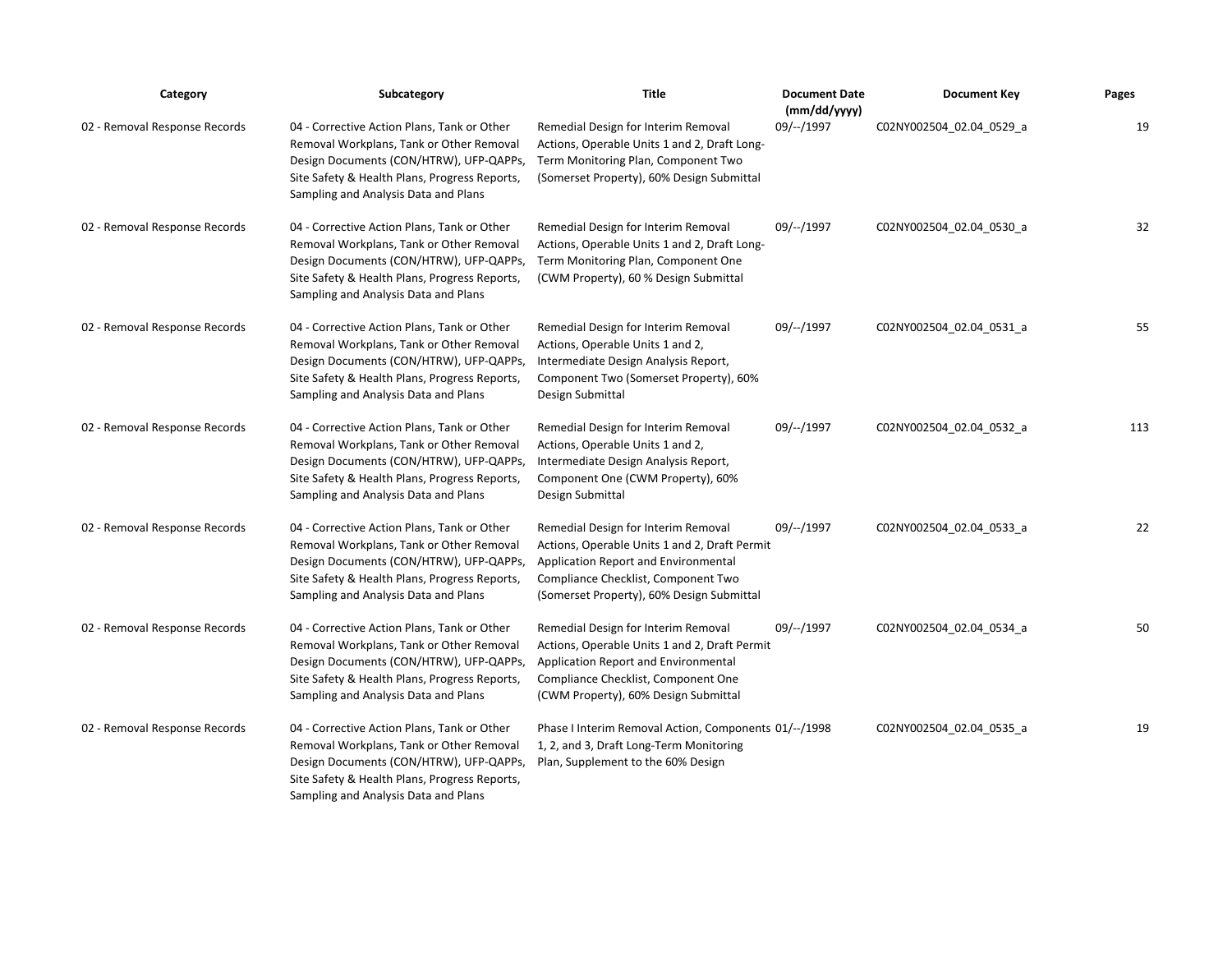| Category                      | Subcategory                                                                                                                                                                                                                 | <b>Title</b>                                                                                                                                                                     | <b>Document Date</b><br>(mm/dd/yyyy) | <b>Document Key</b>      | Pages |
|-------------------------------|-----------------------------------------------------------------------------------------------------------------------------------------------------------------------------------------------------------------------------|----------------------------------------------------------------------------------------------------------------------------------------------------------------------------------|--------------------------------------|--------------------------|-------|
| 02 - Removal Response Records | 04 - Corrective Action Plans, Tank or Other<br>Removal Workplans, Tank or Other Removal<br>Design Documents (CON/HTRW), UFP-QAPPs,<br>Site Safety & Health Plans, Progress Reports,<br>Sampling and Analysis Data and Plans | Phase I Interim Removal Action, Components 01/--/1998<br>1, 2, and 3, Intermediate Design Analysis<br>Report, Supplement to the 60% Design<br>(Redacted)                         |                                      | C02NY002504_02.04_0536_a | 321   |
| 02 - Removal Response Records | 04 - Corrective Action Plans, Tank or Other<br>Removal Workplans, Tank or Other Removal<br>Design Documents (CON/HTRW), UFP-QAPPs,<br>Site Safety & Health Plans, Progress Reports,<br>Sampling and Analysis Data and Plans | Phase I Interim Removal Action, Components 01/--/1998<br>1, 2, and 3, Draft Permit Application Report<br>and Environmental Compliance Checklist,<br>Supplement to the 60% Design |                                      | C02NY002504 02.04 0537 a | 145   |
| 02 - Removal Response Records | 04 - Corrective Action Plans, Tank or Other<br>Removal Workplans, Tank or Other Removal<br>Design Documents (CON/HTRW), UFP-QAPPs,<br>Site Safety & Health Plans, Progress Reports,<br>Sampling and Analysis Data and Plans | Phases I and II Interim Removal Action,<br>Component 2 - Phases 1 and 2, Final Design<br>Analysis Report, 100% Design                                                            | $06/-/1998$                          | C02NY002504_02.04_0538_a | 115   |
| 02 - Removal Response Records | 04 - Corrective Action Plans, Tank or Other<br>Removal Workplans, Tank or Other Removal<br>Design Documents (CON/HTRW), UFP-QAPPs,<br>Site Safety & Health Plans, Progress Reports,<br>Sampling and Analysis Data and Plans | Phases I and II Interim Removal Action,<br>Component 2 - Phases 1 and 2, Final Permit<br>Application Report and Environmental<br>Compliance Checklist, 100% Design               | 06/--/1998                           | C02NY002504 02.04 0539 a | 114   |
| 02 - Removal Response Records | 04 - Corrective Action Plans, Tank or Other<br>Removal Workplans, Tank or Other Removal<br>Design Documents (CON/HTRW), UFP-QAPPs,<br>Site Safety & Health Plans, Progress Reports,<br>Sampling and Analysis Data and Plans | Amendment 1 to the Explosives Safety<br>Submission for a Conventional Munitions<br>and Explosives of Concern (MEC) Response<br>Action                                            | 03/03/2004                           | C02NY002504_02.04_0544_a | 8     |
| 02 - Removal Response Records | 04 - Corrective Action Plans, Tank or Other<br>Removal Workplans, Tank or Other Removal<br>Design Documents (CON/HTRW), UFP-QAPPs,<br>Site Safety & Health Plans, Progress Reports,<br>Sampling and Analysis Data and Plans | Final Explosive Safety Submission for<br>Removal of Ordnance and Explosives (OE)                                                                                                 | 07/02/2001                           | C02NY002504 02.04 0548 a | 24    |
| 02 - Removal Response Records | 04 - Corrective Action Plans, Tank or Other<br>Removal Workplans, Tank or Other Removal<br>Design Documents (CON/HTRW), UFP-QAPPs,<br>Site Safety & Health Plans, Progress Reports,<br>Sampling and Analysis Data and Plans | Remedial Design of Interim Remedial<br>Measure, Operable Units, 1 and 2, Asbestos<br>Survey Report, Somerset Group Property<br>(Redacted)                                        | $06/-/1998$                          | C02NY002504_02.04_0549_a | 175   |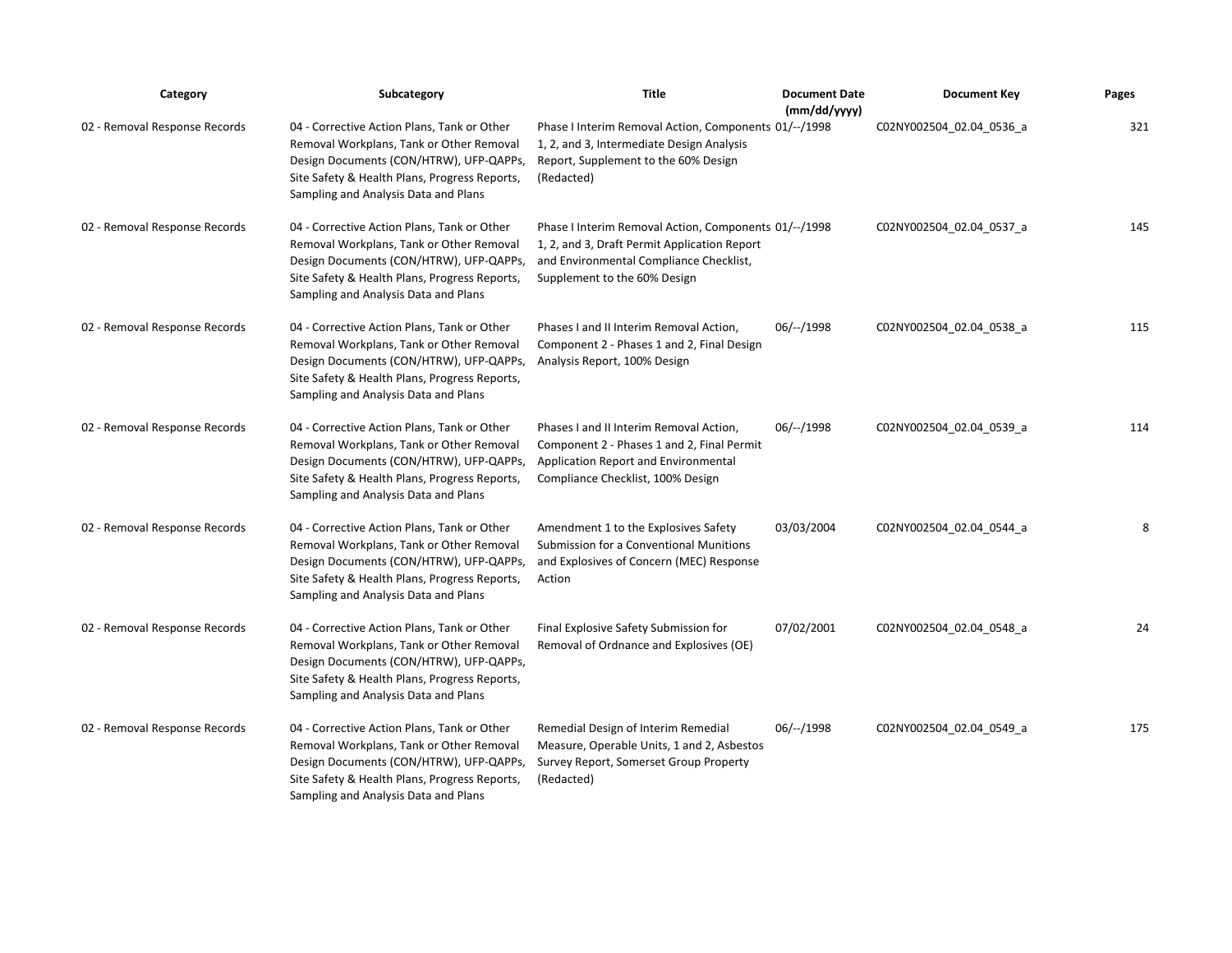| Category                      | Subcategory                                                                                                                                                                                                                 | <b>Title</b>                                                                                                                                                                     | <b>Document Date</b><br>(mm/dd/yyyy) | <b>Document Key</b>      | Pages |
|-------------------------------|-----------------------------------------------------------------------------------------------------------------------------------------------------------------------------------------------------------------------------|----------------------------------------------------------------------------------------------------------------------------------------------------------------------------------|--------------------------------------|--------------------------|-------|
| 02 - Removal Response Records | 04 - Corrective Action Plans, Tank or Other<br>Removal Workplans, Tank or Other Removal<br>Design Documents (CON/HTRW), UFP-QAPPs,<br>Site Safety & Health Plans, Progress Reports,<br>Sampling and Analysis Data and Plans | Phases I and II Interim Removal Action,<br>Component 2 - Phases 1 and 2, Final Long-<br>Term Monitoring Plan, 100% Design                                                        | $06/-/1998$                          | C02NY002504 02.04 0550 a | 13    |
| 02 - Removal Response Records | 04 - Corrective Action Plans, Tank or Other<br>Removal Workplans, Tank or Other Removal<br>Design Documents (CON/HTRW), UFP-QAPPs,<br>Site Safety & Health Plans, Progress Reports,<br>Sampling and Analysis Data and Plans | Phase I Interim Removal Action, Components 08/--/1998<br>1, 2, and 3, TNT Pipeline and Chemical Waste<br>Sewer, Draft Long-Term Monitoring Plan,<br>Supplement to the 60% Design |                                      | C02NY002504_02.04_0551_a | 18    |
| 02 - Removal Response Records | 04 - Corrective Action Plans, Tank or Other<br>Removal Workplans, Tank or Other Removal<br>Design Documents (CON/HTRW), UFP-QAPPs,<br>Site Safety & Health Plans, Progress Reports,<br>Sampling and Analysis Data and Plans | Interim Removal Action, Component 1 -<br>Phases 2 and 3, Areas A and B, Long-Term<br>Monitoring Plan, Supplement to the 60%<br>Design                                            | $12/-/1998$                          | C02NY002504 02.04 0552 a | 27    |
| 02 - Removal Response Records | 04 - Corrective Action Plans, Tank or Other<br>Removal Workplans, Tank or Other Removal<br>Design Documents (CON/HTRW), UFP-QAPPs,<br>Site Safety & Health Plans, Progress Reports,<br>Sampling and Analysis Data and Plans | Radiation Safety Plan for the TNT Walkover                                                                                                                                       | 04/08/2003                           | C02NY002504 02.04 0567 a | 91    |
| 02 - Removal Response Records | 04 - Corrective Action Plans, Tank or Other<br>Removal Workplans, Tank or Other Removal<br>Design Documents (CON/HTRW), UFP-QAPPs,<br>Site Safety & Health Plans, Progress Reports,<br>Sampling and Analysis Data and Plans | Final Site Safety and Health Plan Interim<br>Removal Action TNT Pipeline and Chemical<br>Waste Sewer Lines (Redacted)                                                            | 06/03/1999                           | C02NY002504 02.04 0568 a | 163   |
| 02 - Removal Response Records | 04 - Corrective Action Plans, Tank or Other<br>Removal Workplans, Tank or Other Removal<br>Design Documents (CON/HTRW), UFP-QAPPs,<br>Site Safety & Health Plans, Progress Reports,<br>Sampling and Analysis Data and Plans | Submittal of Attached Utility Abandonment 09/29/1999<br>Plan (Approved)                                                                                                          |                                      | C02NY002504_02.04_0585_a | 2     |
| 02 - Removal Response Records | 04 - Corrective Action Plans, Tank or Other<br>Removal Workplans, Tank or Other Removal<br>Design Documents (CON/HTRW), UFP-QAPPs,<br>Site Safety & Health Plans, Progress Reports,<br>Sampling and Analysis Data and Plans | Submittal of Attached Methodology for the<br>Waste Water Treatment Plant Demolition<br>(Approved)                                                                                | 09/08/1999                           | C02NY002504 02.04 0586 a | 9     |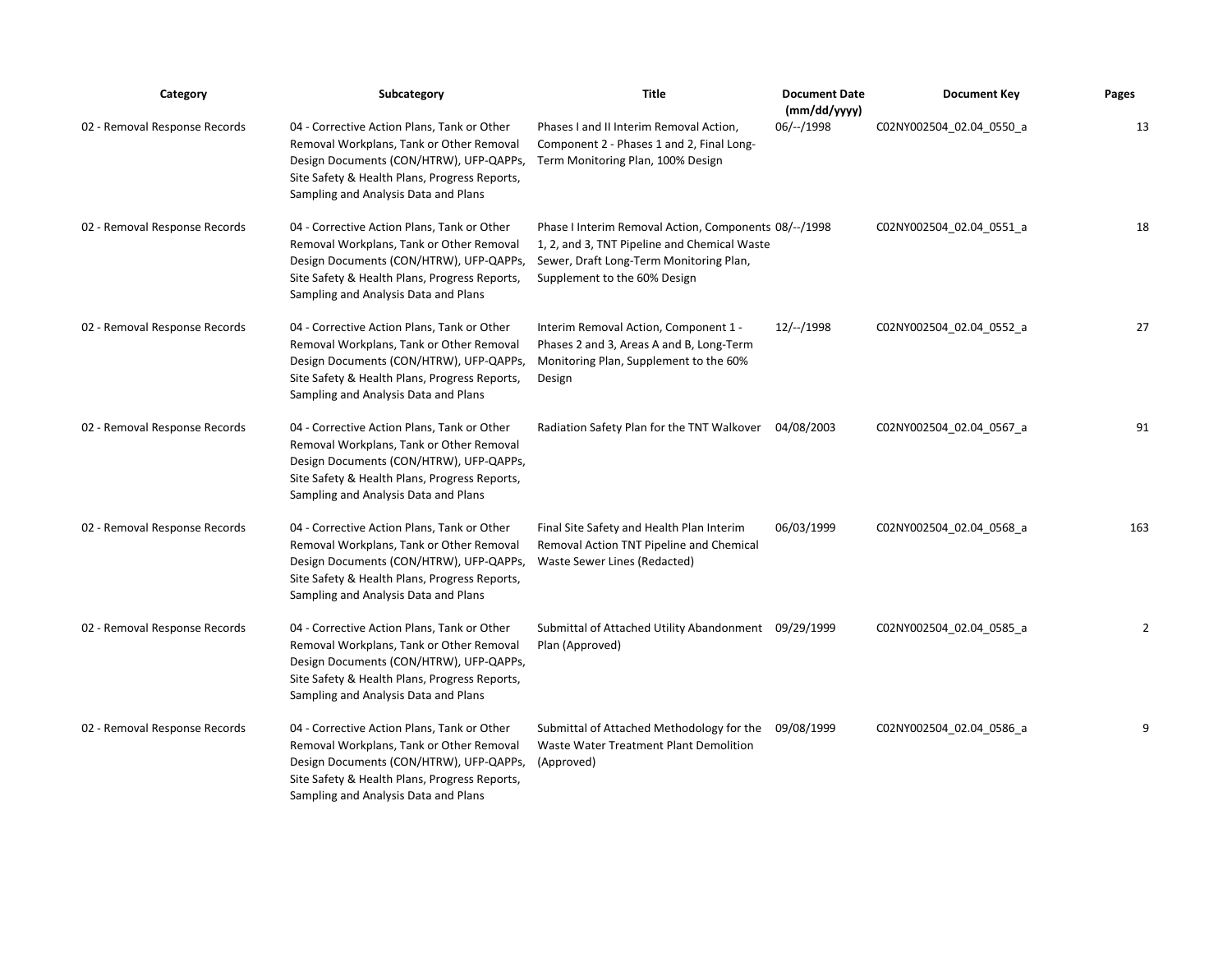| Category                      | Subcategory                                                                                                                                                                                                                 | <b>Title</b>                                                                                                                                          | <b>Document Date</b><br>(mm/dd/yyyy) | <b>Document Key</b>      | Pages |
|-------------------------------|-----------------------------------------------------------------------------------------------------------------------------------------------------------------------------------------------------------------------------|-------------------------------------------------------------------------------------------------------------------------------------------------------|--------------------------------------|--------------------------|-------|
| 02 - Removal Response Records | 04 - Corrective Action Plans, Tank or Other<br>Removal Workplans, Tank or Other Removal<br>Design Documents (CON/HTRW), UFP-QAPPs,<br>Site Safety & Health Plans, Progress Reports,<br>Sampling and Analysis Data and Plans | Submittal of Attached Pipeline<br>Removal/Backfill Material Specifications<br>(Approved)                                                              | 04/21/1999                           | C02NY002504_02.04_0587_a | 10    |
| 02 - Removal Response Records | 04 - Corrective Action Plans, Tank or Other<br>Removal Workplans, Tank or Other Removal<br>Design Documents (CON/HTRW), UFP-QAPPs,<br>Site Safety & Health Plans, Progress Reports,<br>Sampling and Analysis Data and Plans | <b>Submittal of Attached Asbestos</b><br>Management, Handling, and Disposal Plan<br>(Approved)                                                        | 06/09/1999                           | C02NY002504 02.04 0588 a | q     |
| 02 - Removal Response Records | 04 - Corrective Action Plans, Tank or Other<br>Removal Workplans, Tank or Other Removal<br>Design Documents (CON/HTRW), UFP-QAPPs,<br>Site Safety & Health Plans, Progress Reports,<br>Sampling and Analysis Data and Plans | Submittal of Attached Stabilized<br><b>Construction Entrance/Truck Access Road</b><br><b>Details and Associated Documents</b><br>(Approved)           | 04/21/1999                           | C02NY002504 02.04 0590 a | 35    |
| 02 - Removal Response Records | 04 - Corrective Action Plans, Tank or Other<br>Removal Workplans, Tank or Other Removal<br>Design Documents (CON/HTRW), UFP-QAPPs,<br>Site Safety & Health Plans, Progress Reports,<br>Sampling and Analysis Data and Plans | Submittal of Attached Erosion and Sediment 04/21/1999<br><b>Control Documentation (Approved)</b>                                                      |                                      | C02NY002504 02.04 0591 a | 45    |
| 02 - Removal Response Records | 04 - Corrective Action Plans, Tank or Other<br>Removal Workplans, Tank or Other Removal<br>Design Documents (CON/HTRW), UFP-QAPPs,<br>Site Safety & Health Plans, Progress Reports,<br>Sampling and Analysis Data and Plans | Submittal of Attached Pipeline<br>Abandonment, Sump Construction and<br><b>Backfill Material Documentation (Approved)</b>                             | 04/21/1999                           | C02NY002504 02.04 0593 a | 21    |
| 02 - Removal Response Records | 04 - Corrective Action Plans, Tank or Other<br>Removal Workplans, Tank or Other Removal<br>Design Documents (CON/HTRW), UFP-QAPPs,<br>Site Safety & Health Plans, Progress Reports,<br>Sampling and Analysis Data and Plans | Submittal of Attached Documentation for<br>Staging Areas and Decontaminated and<br><b>Contaminated Materials Storage</b><br>Certifications (Approved) | 04/21/1999                           | C02NY002504 02.04 0594 a | 21    |
| 02 - Removal Response Records | 04 - Corrective Action Plans, Tank or Other<br>Removal Workplans, Tank or Other Removal<br>Design Documents (CON/HTRW), UFP-QAPPs,<br>Site Safety & Health Plans, Progress Reports,<br>Sampling and Analysis Data and Plans | 100% Final Remedial Design Component 2 - 06/--/1997<br>Phase I                                                                                        |                                      | C02NY002504 02.04 0595 a | 5     |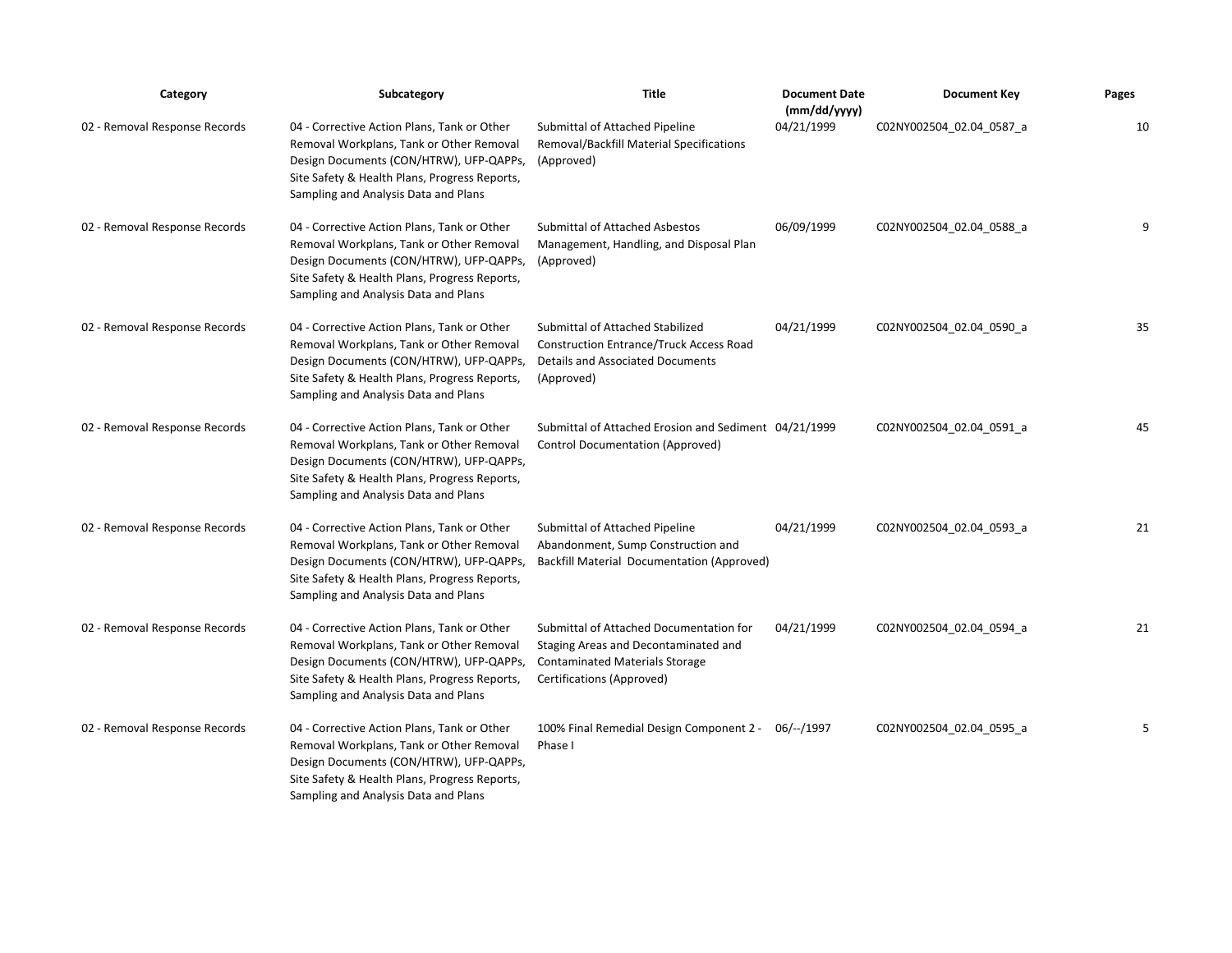| Category                      | Subcategory                                                                                                                                                                                                                 | <b>Title</b>                                                                                                                 | <b>Document Date</b><br>(mm/dd/yyyy) | <b>Document Key</b>      | Pages |
|-------------------------------|-----------------------------------------------------------------------------------------------------------------------------------------------------------------------------------------------------------------------------|------------------------------------------------------------------------------------------------------------------------------|--------------------------------------|--------------------------|-------|
| 02 - Removal Response Records | 04 - Corrective Action Plans, Tank or Other<br>Removal Workplans, Tank or Other Removal<br>Design Documents (CON/HTRW), UFP-QAPPs,<br>Site Safety & Health Plans, Progress Reports,<br>Sampling and Analysis Data and Plans | 100% Final Remedial Design Component 2 -<br>Phase 2                                                                          | $06/-/1997$                          | C02NY002504_02.04_0601_a | 5     |
| 02 - Removal Response Records | 04 - Corrective Action Plans, Tank or Other<br>Removal Workplans, Tank or Other Removal<br>Design Documents (CON/HTRW), UFP-QAPPs,<br>Site Safety & Health Plans, Progress Reports,<br>Sampling and Analysis Data and Plans | Preliminary Remedial Design Investigation,<br>Final Sampling and Analysis Plan and Site<br>Safety and Health Plan (Redacted) | 10/24/1996                           | C02NY002504 02.04 0602 a | 434   |
| 02 - Removal Response Records | 04 - Corrective Action Plans, Tank or Other<br>Removal Workplans, Tank or Other Removal<br>Design Documents (CON/HTRW), UFP-QAPPs,<br>Site Safety & Health Plans, Progress Reports,<br>Sampling and Analysis Data and Plans | Site Operations Plan and Asbestos Hazard<br><b>Abatement Plan</b>                                                            | 08/12/1998                           | C02NY002504_02.04_0603_a | 14    |
| 02 - Removal Response Records | 04 - Corrective Action Plans, Tank or Other<br>Removal Workplans, Tank or Other Removal<br>Design Documents (CON/HTRW), UFP-QAPPs,<br>Site Safety & Health Plans, Progress Reports,<br>Sampling and Analysis Data and Plans | Final Plans (Redacted)                                                                                                       | 08/--/1998                           | C02NY002504_02.04_0604_a | 571   |
| 02 - Removal Response Records | 04 - Corrective Action Plans, Tank or Other<br>Removal Workplans, Tank or Other Removal<br>Design Documents (CON/HTRW), UFP-QAPPs,<br>Site Safety & Health Plans, Progress Reports,<br>Sampling and Analysis Data and Plans | Phase I Interim Removal Action Component 06/--/1998<br>2 - Phase I Final Contract Specifications,<br>100% Design             |                                      | C02NY002504_02.04_0605_a | 175   |
| 02 - Removal Response Records | 04 - Corrective Action Plans, Tank or Other<br>Removal Workplans, Tank or Other Removal<br>Design Documents (CON/HTRW), UFP-QAPPs,<br>Site Safety & Health Plans, Progress Reports,<br>Sampling and Analysis Data and Plans | Remedial Design for Interim Removal<br>Actions Operable Units 1 and 2 Final Work<br>Plan                                     | $10/-/1996$                          | C02NY002504_02.04_0616_a | 222   |
| 02 - Removal Response Records | 13 - Removal Response Reports, Tank Closure Final Demobilization and Closure Report<br><b>Reports/Removal Action Reports</b>                                                                                                |                                                                                                                              | 02/02/2000                           | C02NY002504 02.13 0500 a | 366   |
| 02 - Removal Response Records | 13 - Removal Response Reports, Tank Closure Ordnance and Explosive Remediation Project 08/08/2000<br><b>Reports/Removal Action Reports</b>                                                                                  | <b>Report Phase One</b>                                                                                                      |                                      | C02NY002504_02.13_0502_a | 3     |
| 02 - Removal Response Records | 13 - Removal Response Reports, Tank Closure Ordnance and Explosive Remediation Project 09/13/2000<br><b>Reports/Removal Action Reports</b>                                                                                  | Report Second Phase, Emergency Ordnance<br><b>Explosive Services</b>                                                         |                                      | C02NY002504_02.13_0504_a | 15    |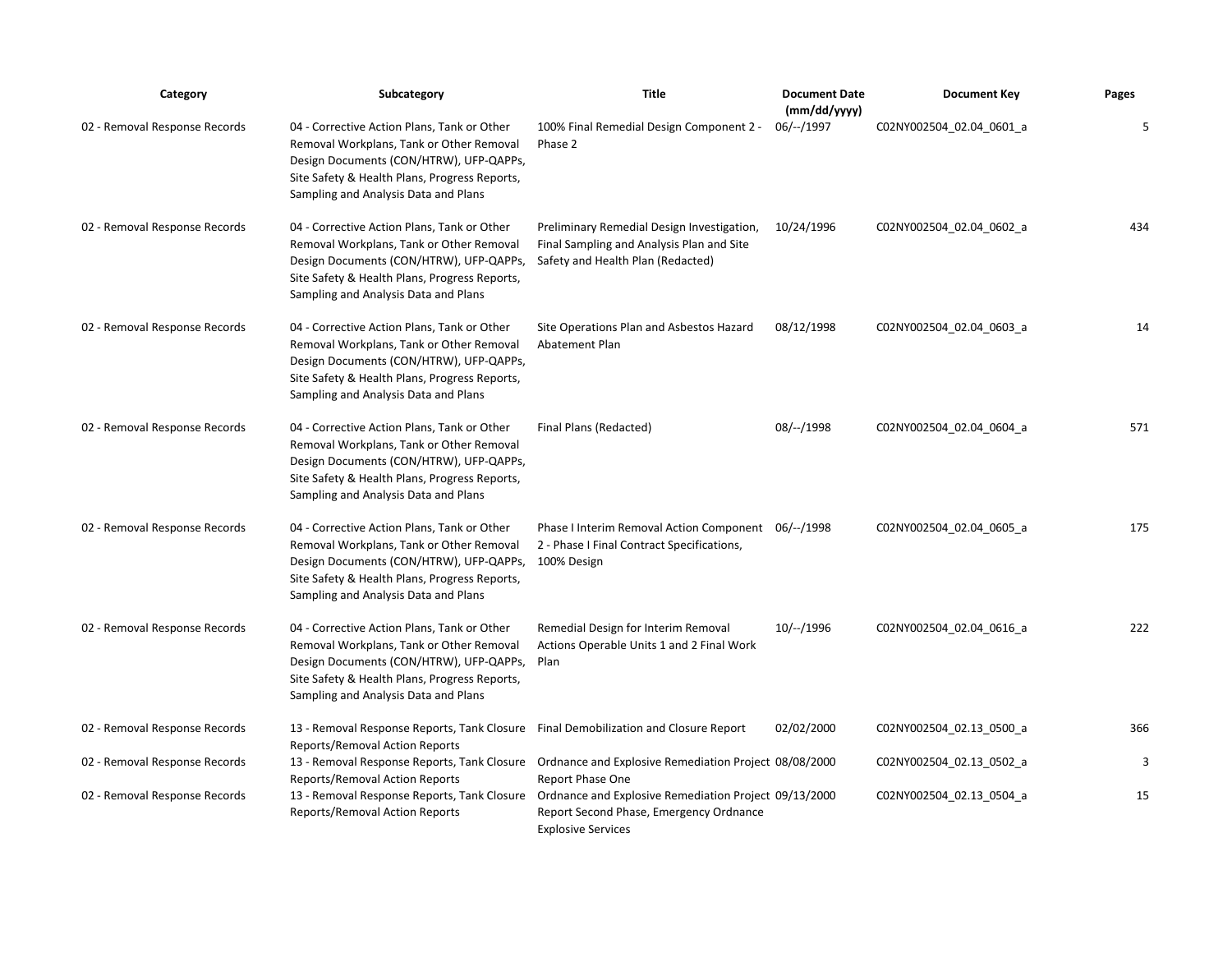| Category                                                  | Subcategory                                                                                                                                   | <b>Title</b>                                                                                                                     | <b>Document Date</b><br>(mm/dd/yyyy) | <b>Document Key</b>      | Pages          |
|-----------------------------------------------------------|-----------------------------------------------------------------------------------------------------------------------------------------------|----------------------------------------------------------------------------------------------------------------------------------|--------------------------------------|--------------------------|----------------|
| 02 - Removal Response Records                             | 13 - Removal Response Reports, Tank Closure After Action Report, Trinitrotoluene Resizing 03/30/2001<br><b>Reports/Removal Action Reports</b> | Operation, January 22-26, 2001                                                                                                   |                                      | C02NY002504_02.13_0505_a | 18             |
| 02 - Removal Response Records                             | 13 - Removal Response Reports, Tank Closure Final Report for Surface Removal of TNT<br>Reports/Removal Action Reports                         |                                                                                                                                  | 10/01/2003                           | C02NY002504_02.13_0509_a | 53             |
| 02 - Removal Response Records                             | 13 - Removal Response Reports, Tank Closure After Action Report for Walkover and<br>Reports/Removal Action Reports                            | Surface Removal of TNT, Revision 2                                                                                               | $06/-/2004$                          | C02NY002504 02.13 0511 a | 69             |
| 02 - Removal Response Records                             | 13 - Removal Response Reports, Tank Closure Project Completion Report for CMSA Pad<br><b>Reports/Removal Action Reports</b>                   | Removal                                                                                                                          | $07/-/2005$                          | C02NY002504_02.13_0512_a | 431            |
| 02 - Removal Response Records                             | 13 - Removal Response Reports, Tank Closure TNT Burn 1 Summary Report<br>Reports/Removal Action Reports                                       |                                                                                                                                  | $-/-/-/---$                          | C02NY002504_02.13_0514_a | 6              |
| 02 - Removal Response Records                             | 13 - Removal Response Reports, Tank Closure Test Point No. 11, TNT Pipeline Removal<br>Reports/Removal Action Reports                         | <b>Final Report</b>                                                                                                              | --/--/----                           | C02NY002504_02.13_0515_a | 736            |
| 02 - Removal Response Records                             | 13 - Removal Response Reports, Tank Closure TNT Pipeline Removal Final Closeout Report --/--/----<br>Reports/Removal Action Reports           |                                                                                                                                  |                                      | C02NY002504_02.13_0524_a | 3430           |
| 02 - Removal Response Records                             | 13 - Removal Response Reports, Tank Closure After Action Report UXO Activities at the<br>Reports/Removal Action Reports                       | Waste Water Treatment Plant                                                                                                      | $06/-/2004$                          | C02NY002504_02.13_0525_a | 70             |
| 02 - Removal Response Records                             | 13 - Removal Response Reports, Tank Closure Health and Safety Monitoring Report TNT<br><b>Reports/Removal Action Reports</b>                  | Investigation at the Waste Water Treatment<br>Plant                                                                              | 06/21/2004                           | C02NY002504_02.13_0529_a | 22             |
| 02 - Removal Response Records                             | 13 - Removal Response Reports, Tank Closure After Action Report - UXO Activities at the<br><b>Reports/Removal Action Reports</b>              | Waste Water Treatment Plant - Revision 2<br>2003                                                                                 | $06/-/2004$                          | C02NY002504_02.13_0530_a | 17             |
| 02 - Removal Response Records                             | 13 - Removal Response Reports, Tank Closure<br>Reports/Removal Action Reports                                                                 | Final Asbestos Containing Material (ACM)<br>Removal Summary (Redacted)                                                           | $06/-/2001$                          | C02NY002504_02.13_0532_a | 718            |
| 02 - Removal Response Records                             | 13 - Removal Response Reports, Tank Closure<br>Reports/Removal Action Reports                                                                 | Remedial Design for Interim Removal<br>Actions Operable Units 1 and 2 Preliminary<br>Remedial Design Investigation (PRDI) Report | 05/--/1997                           | C02NY002504 02.13 0533 a | 455            |
| 02 - Removal Response Records                             | 13 - Removal Response Reports, Tank Closure<br>Reports/Removal Action Reports                                                                 | <b>Cleanup of Asbestos-Containing Materials</b><br>Somerset Group Property Remedial<br>Activities Final Report Volume II         | $06/-/2000$                          | C02NY002504 02.13 0534 a | 442            |
| 02 - Removal Response Records                             | 13 - Removal Response Reports, Tank Closure Cleanup of Asbestos-Containing Materials<br>Reports/Removal Action Reports                        | Somerset Group Property Remediation<br>Activities Final Report Volume 1                                                          | $06/-/2000$                          | C02NY002504_02.13_0535_a | 413            |
| 02 - Removal Response Records                             | 13 - Removal Response Reports, Tank Closure<br>Reports/Removal Action Reports                                                                 | <b>Remediation Activities Final Report</b>                                                                                       | 03/--/1999                           | C02NY002504_02.13_0536_a | 29             |
| 02 - Removal Response Records                             | 16 - EE/CA Reports                                                                                                                            | Final Engineering Evaluation/Cost Analysis<br>(EE/CA) for Removal Actions in Operable<br>Units 1 and 2                           | $03/--/1995$                         | C02NY002504_02.16_0500_a | 337            |
| 08 - Public Affairs/Community<br><b>Relations Records</b> | 01 - Correspondence                                                                                                                           | Submittal and Discussion of the Supplement 01/16/1998<br>to the 60% Intermediate Design                                          |                                      | C02NY002504_08.01_0009_a | $\overline{2}$ |
| 08 - Public Affairs/Community<br><b>Relations Records</b> | 01 - Correspondence                                                                                                                           | Concurrence with Additional Burn Permits or 08/15/2000<br><b>TNT Disposal</b>                                                    |                                      | C02NY002504_08.01_0010_a | 1              |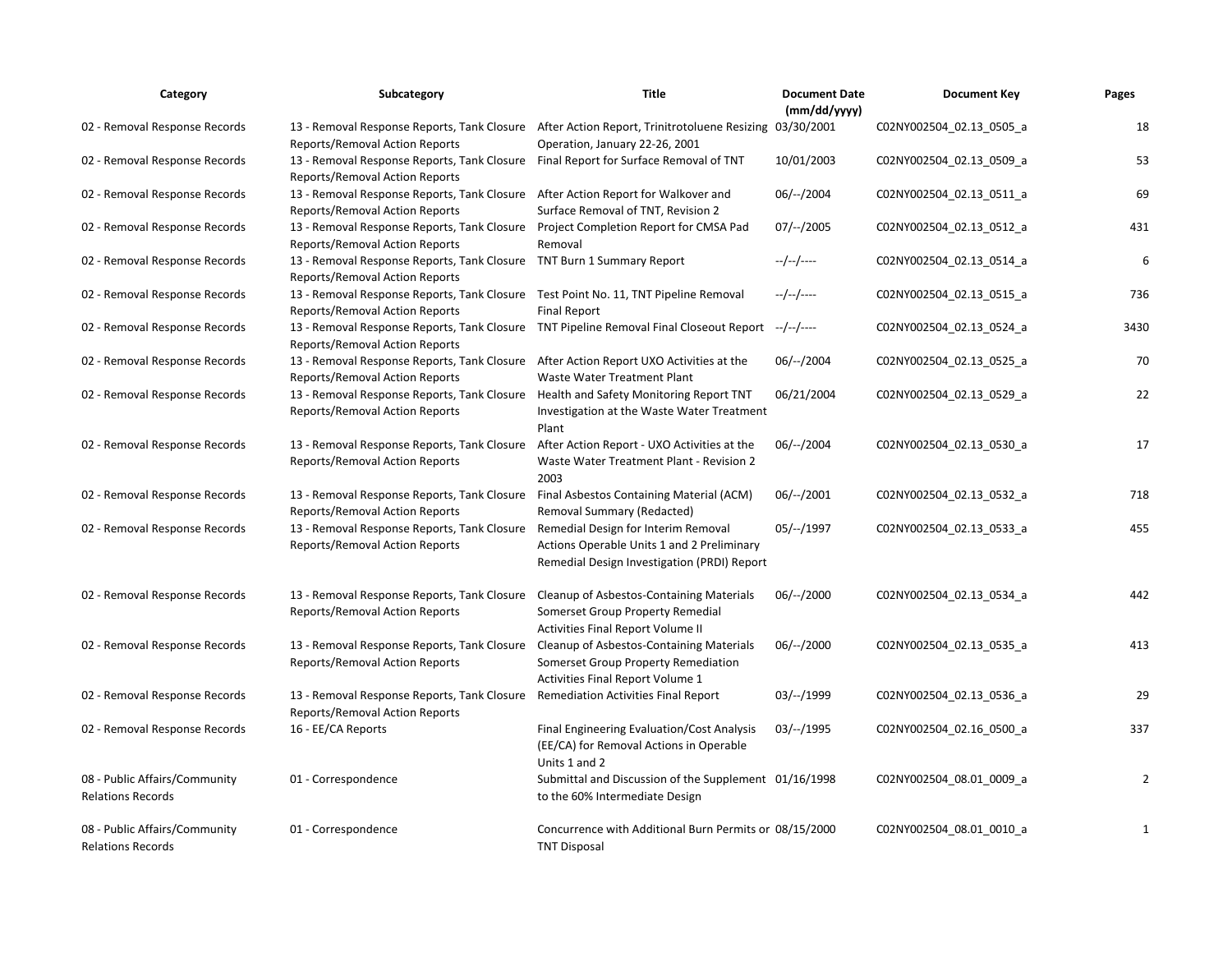| Category                                                  | Subcategory         | Title                                                                                                                                                    | <b>Document Date</b><br>(mm/dd/yyyy) | <b>Document Key</b>      | Pages          |
|-----------------------------------------------------------|---------------------|----------------------------------------------------------------------------------------------------------------------------------------------------------|--------------------------------------|--------------------------|----------------|
| 08 - Public Affairs/Community<br><b>Relations Records</b> | 01 - Correspondence | Notification of Additional Underground TNT<br>Lines Located South of SLF 7 and West of<br><b>Stabilization Facility</b>                                  | 06/10/1991                           | C02NY002504 08.01 0011 a | 21             |
| 08 - Public Affairs/Community<br><b>Relations Records</b> | 01 - Correspondence | Response to Concerns Regarding the<br>Contractor (Redacted)                                                                                              | 09/30/1998                           | C02NY002504_08.01_0014_a | $\mathbf{1}$   |
| 08 - Public Affairs/Community<br><b>Relations Records</b> | 01 - Correspondence | <b>Transmittal of Proposal to Complete</b><br><b>Corrective Actions for Review</b>                                                                       | 07/16/1999                           | C02NY002504_08.01_0017_a | $\overline{2}$ |
| 08 - Public Affairs/Community<br><b>Relations Records</b> | 01 - Correspondence | Follow up to Concerns Regarding Damages<br>Caused by the Contractor                                                                                      | --/--/----                           | C02NY002504_08.01_0018_a | $\mathbf{1}$   |
| 08 - Public Affairs/Community<br><b>Relations Records</b> | 01 - Correspondence | Questions and Issues Regarding Chemical<br>Waste Sewer Removal near the Acid<br>Neutralization Lagoon and Oil Water<br>Separator                         | 07/20/2000                           | C02NY002504_08.01_0023_a | $\mathbf{1}$   |
| 08 - Public Affairs/Community<br><b>Relations Records</b> | 01 - Correspondence | Transmittal of Attached Requested Permit<br>Limits, Levels, and Monitoring Information                                                                   | 07/20/2000                           | C02NY002504_08.01_0024_a | 3              |
| 08 - Public Affairs/Community<br><b>Relations Records</b> | 01 - Correspondence | Legal Complaints Regarding Asbestos<br>Remediation at the Somerset Property                                                                              | 10/14/1999                           | C02NY002504 08.01 0025 a | 13             |
| 08 - Public Affairs/Community<br><b>Relations Records</b> | 01 - Correspondence | Comments to the October 21, 1999 USACE<br>Letter Regarding Corrective Actions Related<br>to Damage Claims                                                | 10/27/1999                           | C02NY002504_08.01_0026_a | 3              |
| 08 - Public Affairs/Community<br><b>Relations Records</b> | 01 - Correspondence | Response to Concerns from Three Letters<br>Regarding Interim Removal Efforts                                                                             | 11/16/1999                           | C02NY002504 08.01 0027 a | 3              |
| 08 - Public Affairs/Community<br><b>Relations Records</b> | 01 - Correspondence | Notification That There Will Be No Costs to<br>the Town of Lewiston Associated with the<br>Demolition of the Former Wastewater<br><b>Treatment Plant</b> | 09/28/1999                           | C02NY002504_08.01_0033_a | $\overline{4}$ |
| 08 - Public Affairs/Community<br><b>Relations Records</b> | 01 - Correspondence | Transmittal of Letter Proposing Settlement<br>of Claims and Right-of-Entry for Review                                                                    | 10/21/1999                           | C02NY002504_08.01_0034_a | 1              |
| 08 - Public Affairs/Community<br><b>Relations Records</b> | 01 - Correspondence | Response to July 16, 1999 Letter Indicating<br>the Proposal for Addressing Damage to<br>Property is Inadequate and Request to<br>Reconsider              | 08/05/1999                           | C02NY002504_08.01_0036_a | $\mathbf{1}$   |
| 08 - Public Affairs/Community<br><b>Relations Records</b> | 01 - Correspondence | Transmittal of Data and E-mails between<br>USACE and NYSDEC Regarding Disposal of<br>the Contaminated Materials Storage Area<br>Pad for Review           | 01/04/2005                           | C02NY002504_08.01_0047_a | $\mathbf{1}$   |
| 08 - Public Affairs/Community<br><b>Relations Records</b> | 01 - Correspondence | Confirmation of TNT within the<br>Contaminated Materials Storage Area and<br>Direction Not to Enter Area                                                 | 09/12/2003                           | C02NY002504_08.01_0048_a | $\overline{2}$ |
| 08 - Public Affairs/Community<br><b>Relations Records</b> | 01 - Correspondence | Confirmation of Approval to Issue a Burning<br>Permit (Redacted)                                                                                         | 08/03/2000                           | C02NY002504_08.01_0049_a | $\mathbf{1}$   |
| 08 - Public Affairs/Community<br><b>Relations Records</b> | 01 - Correspondence | Notification of Burn Pit Located with Debris 07/27/1994<br>and Request for Direction on Options for<br>Disposal                                          |                                      | C02NY002504 08.01 0053 a | $\overline{2}$ |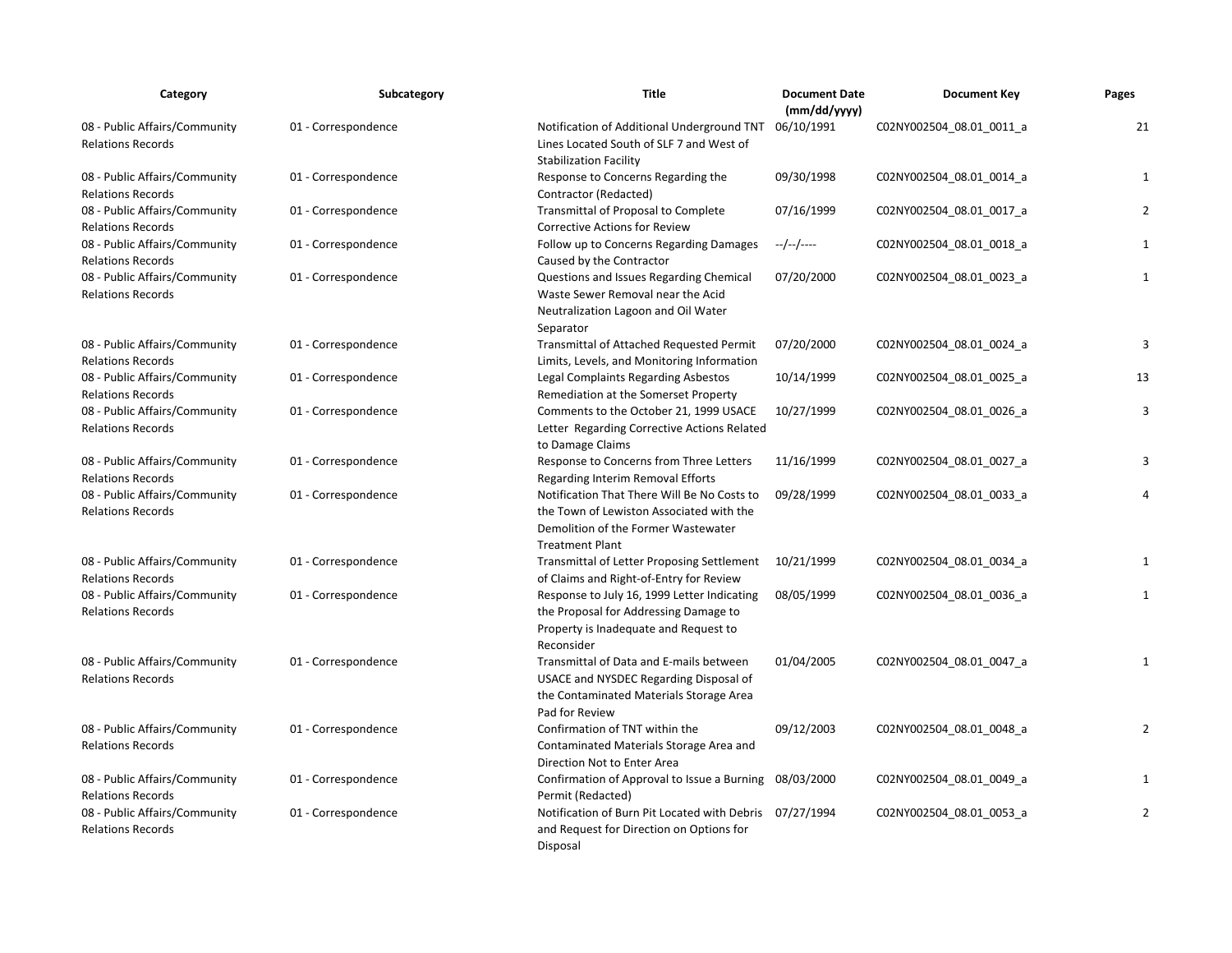| Category                                                  | Subcategory                            | Title                                                                                                                                          | <b>Document Date</b><br>(mm/dd/yyyy) | <b>Document Key</b>      | Pages          |
|-----------------------------------------------------------|----------------------------------------|------------------------------------------------------------------------------------------------------------------------------------------------|--------------------------------------|--------------------------|----------------|
| 08 - Public Affairs/Community<br><b>Relations Records</b> | 01 - Correspondence                    | Notification of Availability of the Engineering 09/08/2000<br>Evaluation/Cost Analysis for Interim Removal<br><b>Action and Public Comment</b> |                                      | C02NY002504_08.01_0054_a | $\overline{2}$ |
| 08 - Public Affairs/Community<br><b>Relations Records</b> | 01 - Correspondence                    | Transmittal of CMSA Pad Removal Fact Sheet 02/23/2005<br>and Health and Safety Plan for Review                                                 |                                      | C02NY002504_08.01_0055_a | 2              |
| 08 - Public Affairs/Community<br><b>Relations Records</b> | 01 - Correspondence                    | Transmittal of the 30% Preliminary Design<br>for the Preliminary Remedial Design Report<br>and Appendices for Review                           | 04/16/1997                           | C02NY002504_08.01_0056_a | 1              |
| 08 - Public Affairs/Community<br><b>Relations Records</b> | 01 - Correspondence                    | Transmittal of the Supplement to the 60%<br>Intermediate Design and Update of Design<br><b>Status</b>                                          | 01/16/1998                           | C02NY002504_08.01_0057_a | $\overline{2}$ |
| 08 - Public Affairs/Community<br><b>Relations Records</b> | 01 - Correspondence                    | <b>Explanation and Assessment of Damages</b><br>Claim Related to Asbestos Removal Work                                                         | 05/03/2000                           | C02NY002504_08.01_0062_a | 45             |
| 08 - Public Affairs/Community<br><b>Relations Records</b> | 01 - Correspondence                    | <b>Transmittal of Attached Generator Waste</b><br><b>Characterization Report for Asbestos</b><br>Containing Material Removed from the Site     | --/--/----                           | C02NY002504_08.01_0063_a | 13             |
| 08 - Public Affairs/Community<br><b>Relations Records</b> | 01 - Correspondence                    | Transmittal of Attached Historical CWM<br>Field Notes and Select Analytical Results for<br>Samples Collected at Model City Facility            | 04/10/1998                           | C02NY002504 08.01 0066 a | $\overline{7}$ |
| 08 - Public Affairs/Community<br><b>Relations Records</b> | 06 - Community Relations Plan (CRP)    | Final Remedial Design for Interim Removal<br>Actions Operable Units 1 and 2, Community<br><b>Relations Plan</b>                                | 10/--/1996                           | C02NY002504_08.06_0002_a | 8              |
| 08 - Public Affairs/Community<br><b>Relations Records</b> | 08 - News Clippings and Press Releases | Cleanup of Waste Site May Begin                                                                                                                | 09/09/2000                           | C02NY002504_08.08_0013_a | 2              |
| 08 - Public Affairs/Community<br><b>Relations Records</b> | 08 - News Clippings and Press Releases | Lewiston Property On Corp's 'Interim<br><b>Removal Action' List</b>                                                                            | 09/11/2000                           | C02NY002504_08.08_0014_a | $\mathbf{1}$   |
| 08 - Public Affairs/Community<br><b>Relations Records</b> | 08 - News Clippings and Press Releases | Ordnance Works Meeting September 20                                                                                                            | 09/12/2000                           | C02NY002504_08.08_0015_a | $\overline{2}$ |
| 08 - Public Affairs/Community<br><b>Relations Records</b> | 08 - News Clippings and Press Releases | Public Can Still Comment on Ordnance<br><b>Works Site</b>                                                                                      | 10/05/2000                           | C02NY002504_08.08_0016_a | $\mathbf{1}$   |
| 08 - Public Affairs/Community<br><b>Relations Records</b> | 08 - News Clippings and Press Releases | Public Comment Period Announced for the<br>Engineering Evolution/Cost Analysis Report                                                          | 09/08/2000                           | C02NY002504_08.08_0018_a | 2              |
| 08 - Public Affairs/Community<br><b>Relations Records</b> | 08 - News Clippings and Press Releases | <b>TNT Unearthed in Lewiston</b>                                                                                                               | --/--/----                           | C02NY002504_08.08_0019_a | 1              |
| 08 - Public Affairs/Community<br><b>Relations Records</b> | 08 - News Clippings and Press Releases | <b>Environmental Remediation Contract</b><br>Awarded                                                                                           | 08/13/1998                           | C02NY002504_08.08_0021_a | 2              |
| 08 - Public Affairs/Community<br><b>Relations Records</b> | 08 - News Clippings and Press Releases | Contract Awarded for Cleanup at Former<br>Lake Ontario Ordnance Works Site                                                                     | 09/30/1998                           | C02NY002504 08.08 0022 a | $\overline{2}$ |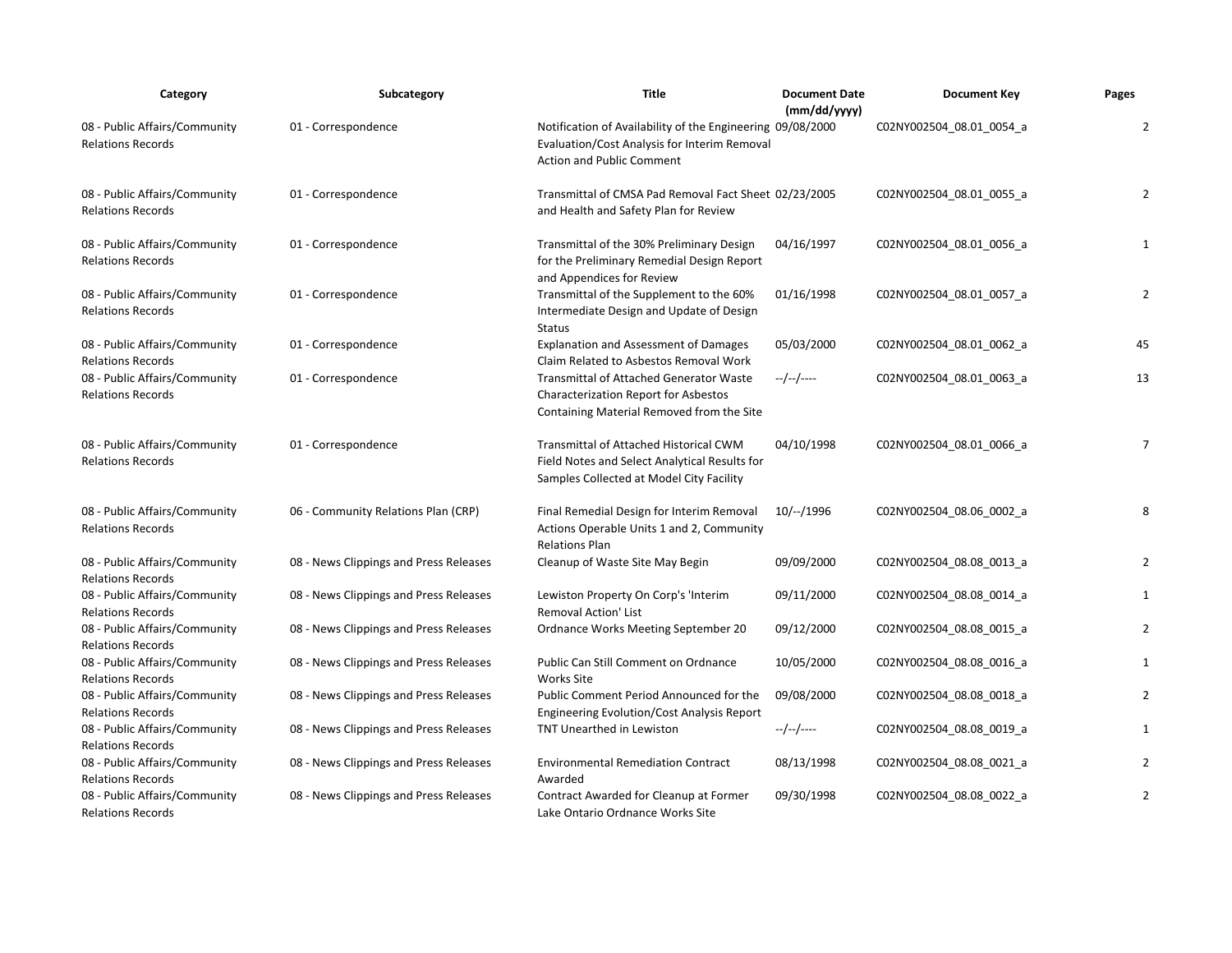| Category                                                  | Subcategory                                            | <b>Title</b>                                                                                                                                                                                            | <b>Document Date</b><br>(mm/dd/yyyy) | <b>Document Key</b>      | Pages          |
|-----------------------------------------------------------|--------------------------------------------------------|---------------------------------------------------------------------------------------------------------------------------------------------------------------------------------------------------------|--------------------------------------|--------------------------|----------------|
| 08 - Public Affairs/Community<br><b>Relations Records</b> | 08 - News Clippings and Press Releases                 | Two Articles: Construction Equipment<br>Vandalized at N-Waste Site and Vandals<br><b>Wreck Trailers, Buildings</b>                                                                                      | --/--/----                           | C02NY002504_08.08_0023_a | $\mathbf{1}$   |
| 08 - Public Affairs/Community<br><b>Relations Records</b> | 11 - Fact Sheets/Newsletters                           | Description, Project Description, Status, and 08/--/1997<br>Project Cost for Interim Cleanup Actions with<br><b>Attached Maps</b>                                                                       |                                      | C02NY002504_08.11_0011_a | 4              |
| 08 - Public Affairs/Community<br><b>Relations Records</b> | 11 - Fact Sheets/Newsletters                           | Contaminated Material Storage Area (CMSA) 05/--/2005<br>Pad                                                                                                                                             |                                      | C02NY002504 08.11 0012 a | $\overline{4}$ |
| 08 - Public Affairs/Community<br><b>Relations Records</b> | 11 - Fact Sheets/Newsletters                           | Background Information and Investigations 09/--/2002<br>Addressing the Waste Water Treatment<br>Plant (WWTP)                                                                                            |                                      | C02NY002504 08.11 0014 a | 3              |
| 08 - Public Affairs/Community<br><b>Relations Records</b> | 11 - Fact Sheets/Newsletters                           | Asbestos Remediation Photographs and Fact 12/--/1998<br>Sheet                                                                                                                                           |                                      | C02NY002504_08.11_0015_a | 6              |
| 08 - Public Affairs/Community<br><b>Relations Records</b> | 12 - Written Responses to Public<br>Comments/Questions | Review Comments on the EE/CA (Redacted) 10/02/2000                                                                                                                                                      |                                      | C02NY002504 08.12 0500 a | 3              |
| 08 - Public Affairs/Community<br><b>Relations Records</b> | 12 - Written Responses to Public<br>Comments/Questions | Review Comments on the Phase 1 Interim<br><b>Asbestos Removal Action</b>                                                                                                                                | 08/10/1998                           | C02NY002504_08.12_0501_a | 1              |
| 08 - Public Affairs/Community<br><b>Relations Records</b> | 12 - Written Responses to Public<br>Comments/Questions | Comments to Radiological Data from the<br><b>CSMA Pad Removal</b>                                                                                                                                       | 02/24/2005                           | C02NY002504_08.12_0502_a | 1              |
| 08 - Public Affairs/Community<br><b>Relations Records</b> | 12 - Written Responses to Public<br>Comments/Questions | Response to Comments from Joan Broderick --/--/----<br>on the Engineering Evaluation/Cost Analysis<br>for Area-C                                                                                        |                                      | C02NY002504 08.12 0505 a | $\overline{4}$ |
| 08 - Public Affairs/Community<br><b>Relations Records</b> | 13 - Public Notices                                    | Notice of Public Availability Announcing the --/--/----<br>Availability of an Administrative Record for a<br><b>Removal Action</b>                                                                      |                                      | C02NY002504_08.13_0009_a | 1              |
| 08 - Public Affairs/Community<br><b>Relations Records</b> | 13 - Public Notices                                    | Invitation of Public Review on the Removal<br><b>Action Decision Document</b>                                                                                                                           | --/--/----                           | C02NY002504_08.13_0010_a | 1              |
| 08 - Public Affairs/Community<br><b>Relations Records</b> | 13 - Public Notices                                    | Engineering Evaluation/Cost Analysis and<br>Administrative Record File for the Former<br>Lake Ontario Ordnance Works Site Released<br>for Formal Comment September 11, 2000<br>through October 10, 2000 | --/--/----                           | C02NY002504_08.13_0011_a | $\mathbf{1}$   |
| 01 - Site Management Records                              | 08 - Inventory Project Reports (INPR)                  | <b>INPR Addendum No. 2 Packet</b>                                                                                                                                                                       | 12/19/2012                           | C02NY002505 01.08 0006 a | 53             |
| 01 - Site Management Records                              | 06 - Reference Documents                               | Guidance for Permanent Closure of<br>Petroleum Storage Tanks                                                                                                                                            | 01/20/1987                           | C02NY002506_01.06_0500_a | $\overline{7}$ |
| 01 - Site Management Records                              | 08 - Inventory Project Reports (INPR)                  | Findings and Determination of Eligibility                                                                                                                                                               | 07/15/1986                           | C02NY002506_01.08_0502_a | 8              |
| 01 - Site Management Records                              | 08 - Inventory Project Reports (INPR)                  | Proposed Property Addition is Part of the<br>Original Property Described in the January<br><b>1988 INPR</b>                                                                                             | 10/23/2006                           | C02NY002506 01.08 0503 a | $\mathbf{1}$   |
| 01 - Site Management Records                              | 08 - Inventory Project Reports (INPR)                  | New York District Requesting Review and<br>Approval of Revised Findings and<br>Determination of Eligibility                                                                                             | 07/18/2006                           | C02NY002506_01.08_0504_a | 1              |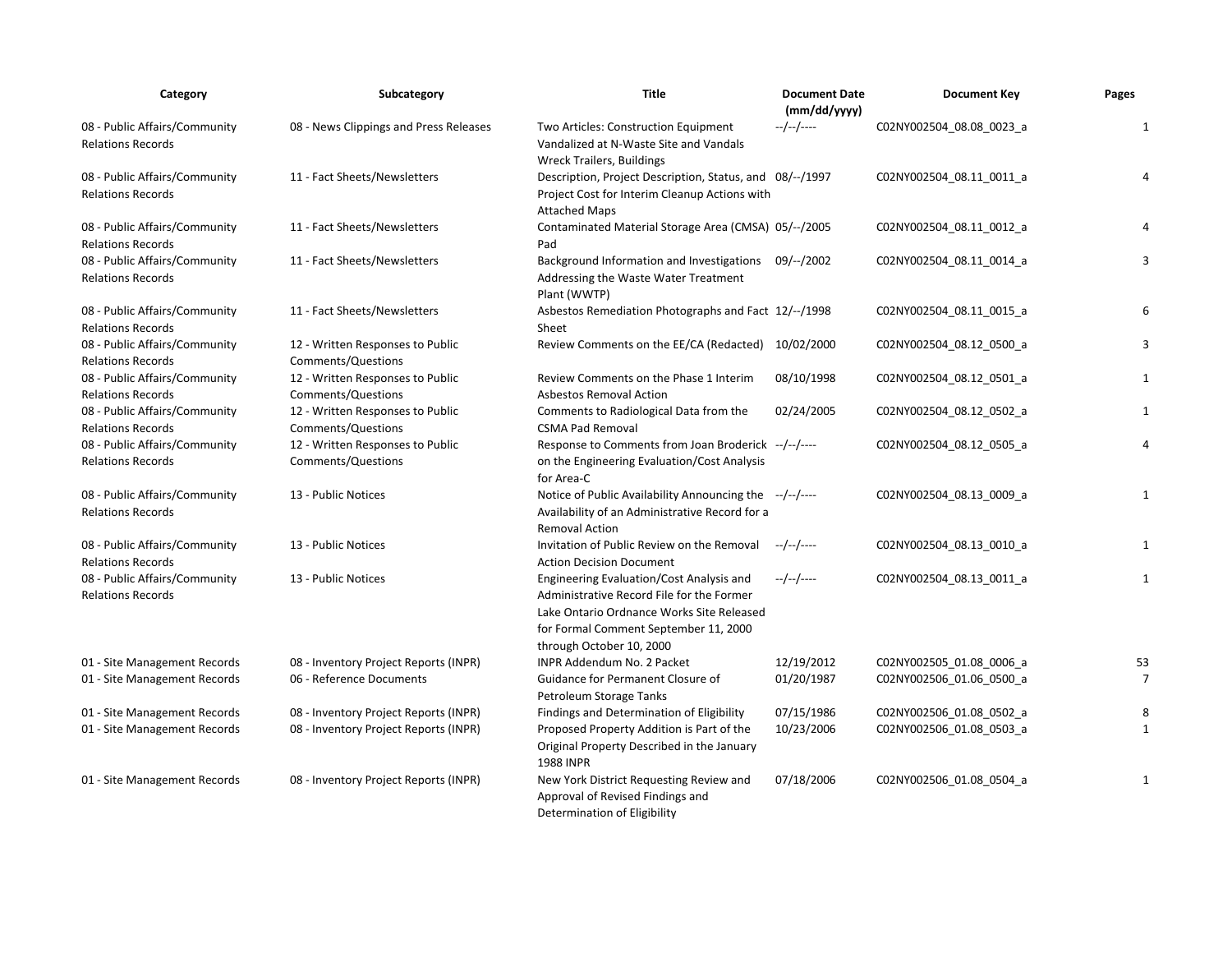| Category                      | Subcategory                           | <b>Title</b>                                                                                                                | <b>Document Date</b><br>(mm/dd/yyyy) | <b>Document Key</b>      | Pages          |
|-------------------------------|---------------------------------------|-----------------------------------------------------------------------------------------------------------------------------|--------------------------------------|--------------------------|----------------|
| 01 - Site Management Records  | 08 - Inventory Project Reports (INPR) | <b>Buffalo District Forwarding Revised Findings</b><br>and Determination of Eligibility for Approval                        | --/--/----                           | C02NY002506_01.08_0505_a | $\overline{2}$ |
| 01 - Site Management Records  | 08 - Inventory Project Reports (INPR) | Revised Worksheet B-3 Inventory Project<br>Report (INPR) Checklist                                                          | --/--/----                           | C02NY002506_01.08_0507_a | 10             |
| 01 - Site Management Records  | 08 - Inventory Project Reports (INPR) | Amended Site Survey Summary Sheet                                                                                           | 03/23/2007                           | C02NY002506_01.08_0508_a | 45             |
| 01 - Site Management Records  | 08 - Inventory Project Reports (INPR) | <b>BD/DR Project Summary Sheet</b>                                                                                          | 02/23/2007                           | C02NY002506_01.08_0509_a | 19             |
| 01 - Site Management Records  | 08 - Inventory Project Reports (INPR) | CON/HTRW Project Summary Sheet                                                                                              | 02/23/2007                           | C02NY002506 01.08 0510 a | 20             |
| 01 - Site Management Records  | 08 - Inventory Project Reports (INPR) | <b>MMRP Project Summary Sheet</b>                                                                                           | 03/23/2007                           | C02NY002506 01.08 0511 a | 13             |
| 01 - Site Management Records  | 08 - Inventory Project Reports (INPR) | PRP/HTRW Project Summary Sheet                                                                                              | 02/23/2007                           | C02NY002506_01.08_0512_a | 15             |
| 01 - Site Management Records  | 08 - Inventory Project Reports (INPR) | Headquarters Approving the Findings and<br>Determination of Eligibility and Authorizing<br>Funds for an RI/FS               | 01/28/1987                           | C02NY002506_01.08_0516_a | $\overline{3}$ |
| 01 - Site Management Records  | 08 - Inventory Project Reports (INPR) | Missouri River Division Forwarding Approval 02/18/1987<br>of Findings and Determination of Eligibility                      |                                      | C02NY002506_01.08_0517_a | $\mathbf{1}$   |
| 01 - Site Management Records  | 08 - Inventory Project Reports (INPR) | Headquarters Recommendation and<br>Subsequent Approval of the Findings and<br>Determination of Eligibility                  | 10/30/1986                           | C02NY002506_01.08_0518_a | $\mathbf{1}$   |
| 01 - Site Management Records  | 08 - Inventory Project Reports (INPR) | New York District Forwarding<br>Recommendation of PRP/HTRW,<br>CON/HTRW, and Two MMRP Projects                              | 10/15/2007                           | C02NY002506_01.08_0519_a | $\mathbf{1}$   |
| 01 - Site Management Records  | 08 - Inventory Project Reports (INPR) | North Atlantic Division Approving the<br>PRP/HTRW, CON/HTRW, and Two MMRP<br>Projects                                       | 03/03/2008                           | C02NY002506_01.08_0520_a | $\mathbf{1}$   |
| 01 - Site Management Records  | 08 - Inventory Project Reports (INPR) | Transmittal of INPR Addendum #1 for<br>Review, Concurrence, and Recommendation<br>to the Division for Approval              | $-/-/-/---$                          | C02NY002506_01.08_0522_a | $\overline{4}$ |
| 01 - Site Management Records  | 08 - Inventory Project Reports (INPR) | Executive Summary for the INPR                                                                                              | --/--/----                           | C02NY002506_01.08_0523_a | 3              |
| 01 - Site Management Records  | 08 - Inventory Project Reports (INPR) | Headquarters Recommending 00 HTRW<br>Project                                                                                | 07/16/1986                           | C02NY002506_01.08_0524_a | $\overline{2}$ |
| 01 - Site Management Records  | 08 - Inventory Project Reports (INPR) | INPR Addendum No. 2 Packet                                                                                                  | 12/19/2012                           | C02NY002506_01.08_0525_a | 53             |
| 02 - Removal Response Records | 01 - Correspondence                   | Transmittal of a Supplemental Work Plan for 12/22/2009<br>Additional Sampling for the UST Removal<br>Action for Concurrence |                                      | C02NY002506_02.01_0500_a | $\overline{4}$ |
| 02 - Removal Response Records | 01 - Correspondence                   | Review of UST Removal Action Closure<br>Report and Request for Work Plan to<br><b>Address Exceeded Soil Results</b>         | 11/18/2009                           | C02NY002506_02.01_0501_a | 1              |
| 02 - Removal Response Records | 01 - Correspondence                   | Transmittal of the UST Removal Action<br>Report                                                                             | 06/26/2009                           | C02NY002506_02.01_0502_a | 2              |
| 02 - Removal Response Records | 01 - Correspondence                   | Review Timeline for UST Removal and Site<br>Closure Work Plan                                                               | 09/19/2008                           | C02NY002506 02.01 0505 a | $\mathbf{1}$   |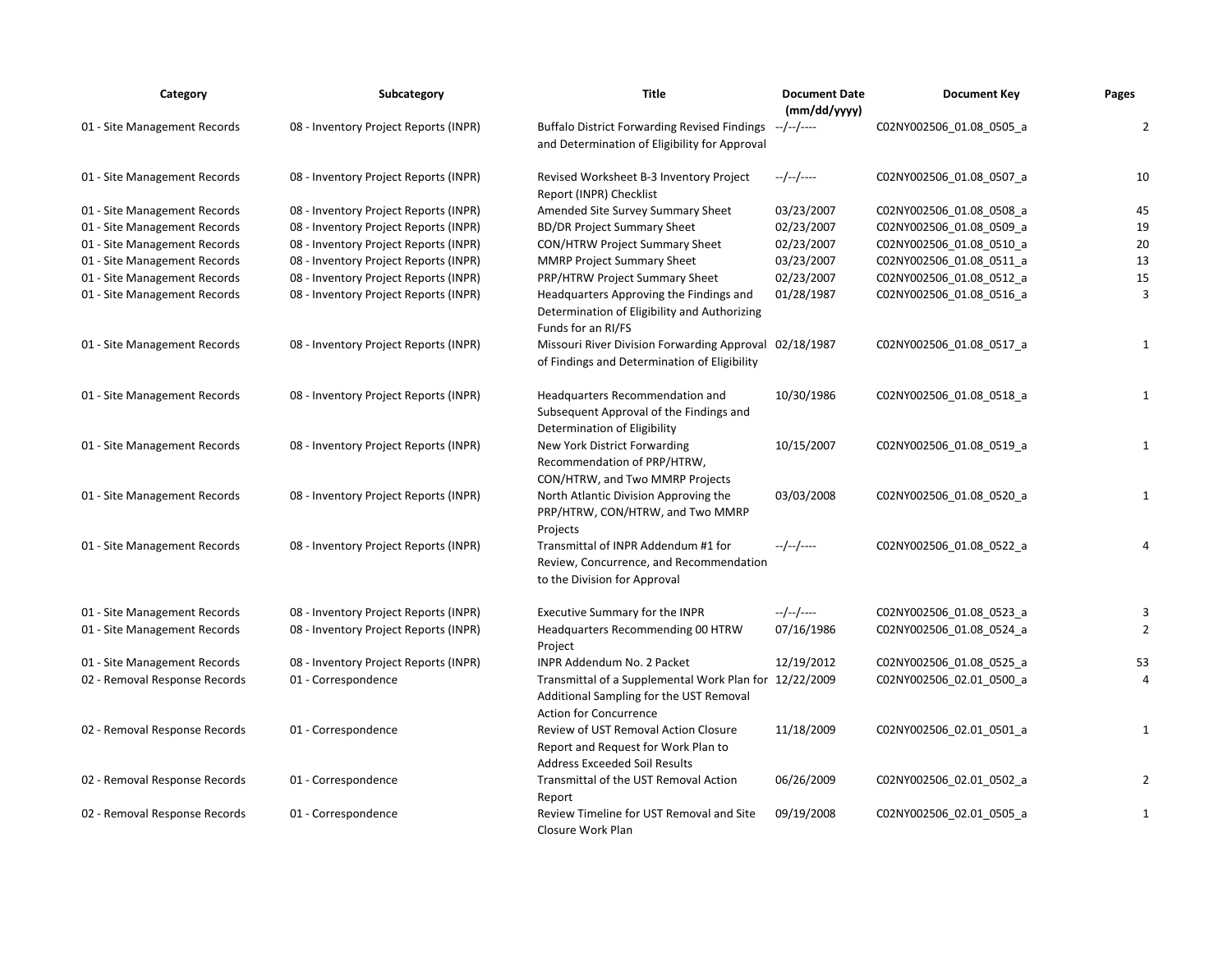| Category                                                  | Subcategory                                                                   | <b>Title</b>                                                                                                                                          | <b>Document Date</b><br>(mm/dd/yyy) | <b>Document Key</b>      | Pages          |
|-----------------------------------------------------------|-------------------------------------------------------------------------------|-------------------------------------------------------------------------------------------------------------------------------------------------------|-------------------------------------|--------------------------|----------------|
| 02 - Removal Response Records                             | 01 - Correspondence                                                           | Transmittal of the UST Removal and Site<br><b>Closure Work Plans</b>                                                                                  | 09/26/2008                          | C02NY002506_02.01_0511_a | $\mathbf{1}$   |
| 02 - Removal Response Records                             | 01 - Correspondence                                                           | Approval of Supplemental Work Plan for<br><b>Additional Sampling</b>                                                                                  | 12/23/2009                          | C02NY002506_02.01_0514_a | $\mathbf{1}$   |
| 02 - Removal Response Records                             | 01 - Correspondence                                                           | <b>Transmittal of Attached Supplemental</b><br>Sampling Report for UST Removal Action and<br>Request for No Further Work Status<br>Approval           | 05/21/2010                          | C02NY002506_02.01_0519_a | 15             |
| 02 - Removal Response Records                             | 01 - Correspondence                                                           | Transmittal of Replacement Pages for UST<br><b>Removal Action Report</b>                                                                              | 08/13/2009                          | C02NY002506 02.01 0520 a | 1              |
| 02 - Removal Response Records                             | 01 - Correspondence                                                           | <b>Transmittal of Confirmatory Soil Sampling</b><br>Data Results for UST Removal Action Report                                                        | 06/30/2009                          | C02NY002506 02.01 0521 a | $\mathbf{1}$   |
| 02 - Removal Response Records                             | 01 - Correspondence                                                           | Comments to the Work Plan for UST<br>Removal and Site Closure (with Handwritten<br>Notes)                                                             | 10/03/2008                          | C02NY002506_02.01_0525_a | 10             |
| 02 - Removal Response Records                             | 01 - Correspondence                                                           | Transmittal of the Supplemental Sampling<br>Report for NYSDEC Spill No. 08-06523                                                                      | 05/21/2010                          | C02NY002506_02.01_0530_a | $\mathbf{1}$   |
| 02 - Removal Response Records                             | 01 - Correspondence                                                           | Site Conditions Will Not Require Any Further 05/25/2010<br>Work at This Time                                                                          |                                     | C02NY002506_02.01_0531_a | $\mathbf{1}$   |
| 02 - Removal Response Records                             | 20 - Corrective Action Plans/Tank or Other<br>Removal Workplans (CON/HTRW)    | UST Removal and Site Closure Work Plan,<br>Revision 0                                                                                                 | 09/10/2008                          | C02NY002506_02.20_0500_a | 348            |
| 02 - Removal Response Records                             | 20 - Corrective Action Plans/Tank or Other<br>Removal Workplans (CON/HTRW)    | Underground Storage Tank Removal and Site 09/10/2008<br>Closure Contractor Quality Control Plan,<br>Revision 0                                        |                                     | C02NY002506_02.20_0501_a | 84             |
| 02 - Removal Response Records                             | 22 - Tank Closure Reports/Removal Action<br>Reports                           | UST Removal Action Closure Report Revision 05/29/2009<br>$\Omega$                                                                                     |                                     | C02NY002506_02.22_0500_a | 5477           |
| 08 - Public Affairs/Community<br><b>Relations Records</b> | 01 - Correspondence                                                           | News from the Corps: Upcoming Activities to 05/30/2008<br>Address the Underground Storage Tank<br>Project                                             |                                     | C02NY002506_08.01_0500_a | $\mathbf{1}$   |
| 08 - Public Affairs/Community<br><b>Relations Records</b> | 01 - Correspondence                                                           | Follow Up to Request to Review Plans,<br>Designs, and Specifications Regarding the<br>Removal of Wastewater Tanks and<br><b>Monitoring Procedures</b> | 08/13/2008                          | CO2NY002506 08.01 0501 a | $\overline{2}$ |
| 08 - Public Affairs/Community<br><b>Relations Records</b> | 01 - Correspondence                                                           | Transmittal of UST Removal Scope of Work                                                                                                              | 08/26/2008                          | C02NY002506_08.01_0503_a | 1              |
| 08 - Public Affairs/Community<br><b>Relations Records</b> | 11 - Fact Sheets/Newsletters                                                  | Location, Project Description, Purpose, and<br>Site History for the UST Removal Project                                                               | $07$ / $-$ /2008                    | C02NY002506 08.11 0500 a | $\overline{2}$ |
| 01 - Site Management Records                              | 08 - Inventory Project Reports (INPR)                                         | INPR Addendum No. 2 Packet                                                                                                                            | 12/19/2012                          | C02NY002510 01.08 0500 a | 53             |
| 02 - Removal Response Records                             | 13 - Removal Response Reports, Tank Closure<br>Reports/Removal Action Reports | Completion Report for Mitigation of Safety<br>Hazards at the LOOW Office of Economic<br>Adjustment Wastewater Treatment Plant                         | 03/08/2012                          | C02NY002510_02.13_0500_a | 277            |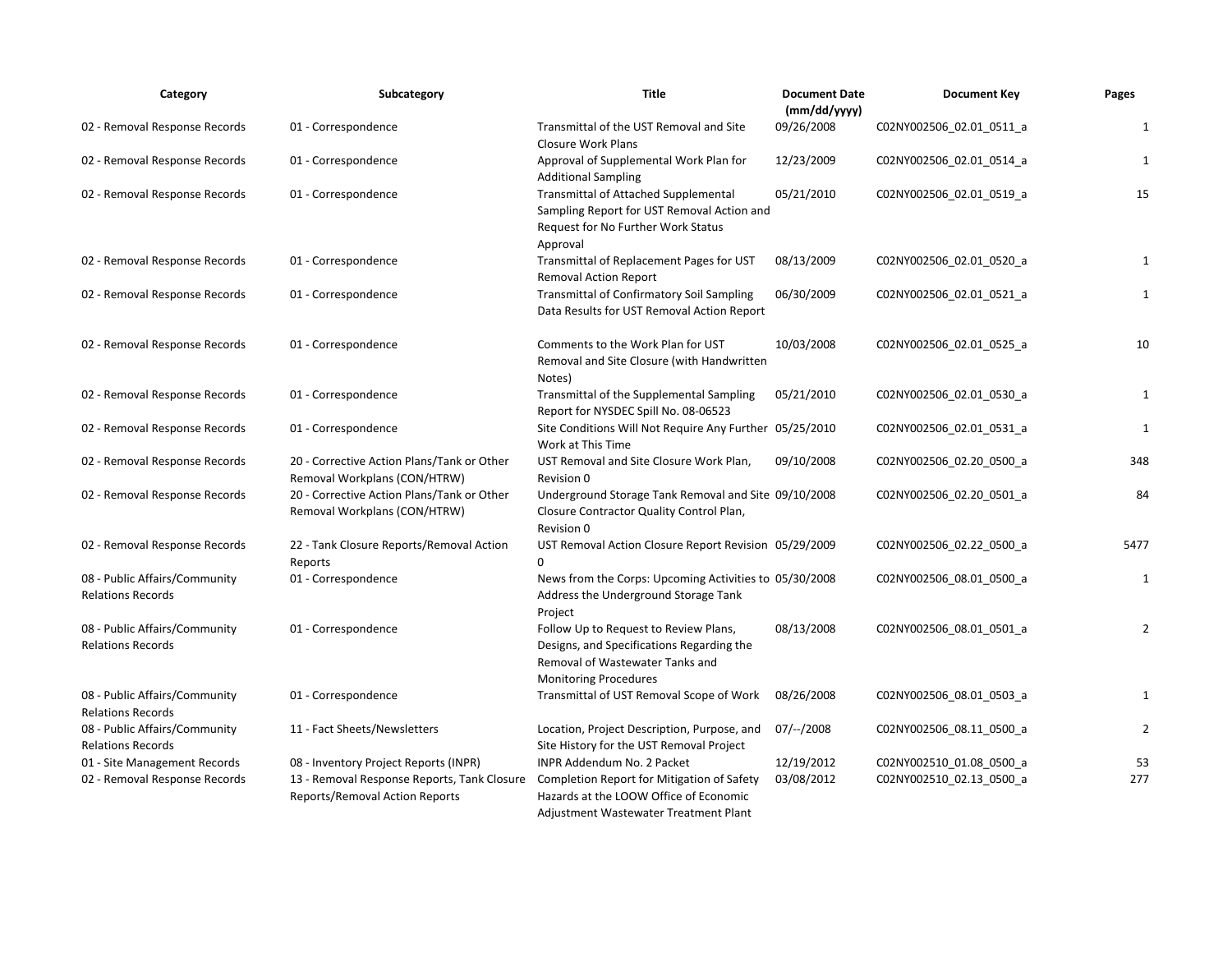| Category                                                  | Subcategory                                                                                                                                      | <b>Title</b>                                                                                                                                                                           | <b>Document Date</b><br>(mm/dd/yyyy) | <b>Document Key</b>      | Pages        |
|-----------------------------------------------------------|--------------------------------------------------------------------------------------------------------------------------------------------------|----------------------------------------------------------------------------------------------------------------------------------------------------------------------------------------|--------------------------------------|--------------------------|--------------|
| 03 - Remedial Investigation (RI)<br>Records               | 01 - Correspondence                                                                                                                              | Requests for Potential State Chemical,<br>Action and Location-Specific ARARs for the<br><b>WWTP Study Area</b>                                                                         | 07/31/2013                           | C02NY002510 03.01 0500 a | 1            |
| 04 - Feasibility Study (FS) Records                       | 01 - Correspondence                                                                                                                              | NYSDEC Comments on the Final Feasibility<br>Study for the WWTP                                                                                                                         | 09/17/2014                           | C02NY002510_04.01_0500_a | 3            |
| 04 - Feasibility Study (FS) Records                       | 09 - FS Reports                                                                                                                                  | Final Feasibility Study for the Wastewater<br><b>Treatment Plant</b>                                                                                                                   | $06/-/2014$                          | C02NY002510_04.09_0500_a | 241          |
| 08 - Public Affairs/Community<br><b>Relations Records</b> | 11 - Fact Sheets/Newsletters                                                                                                                     | LOOW Wastewater Treatment Plant<br>Feasibility Study Fact Sheet                                                                                                                        | 07/01/2014                           | C02NY002510_08.11_0500_a | 5            |
| 08 - Public Affairs/Community<br><b>Relations Records</b> | 11 - Fact Sheets/Newsletters                                                                                                                     | LOOW Wastewater Treatment Plant<br><b>Feasibility Study Fact Sheet</b>                                                                                                                 | $05/-/2015$                          | C02NY002510_08.11_0501_a | 6            |
| 08 - Public Affairs/Community<br><b>Relations Records</b> | 13 - Public Notices                                                                                                                              | Announcement That Mitigation of Public<br>Safety Hazards is Complete                                                                                                                   | 05/09/2012                           | C02NY002510_08.13_0500_a | $\mathbf{1}$ |
| 01 - Site Management Records                              | 04 - Site Photographs and Maps                                                                                                                   | Aerial Photographs of Occidental Property<br>from 1938 to 2010                                                                                                                         | $-/-/2010$                           | C02NY002511_01.04_0500_a | 8            |
| 01 - Site Management Records                              | 04 - Site Photographs and Maps                                                                                                                   | Aerial Photographs from 1938 to 2010<br>Showing the Occidental Property Over Time                                                                                                      | --/--/----                           | C02NY002511_01.04_0501_a | 8            |
| 01 - Site Management Records                              | 08 - Inventory Project Reports (INPR)                                                                                                            | INPR Addendum No. 2 Packet                                                                                                                                                             | 12/19/2012                           | C02NY002511_01.08_0500_a | 53           |
| 01 - Site Management Records                              | 25 - Regulatory Coordination/Correspondence USACE Determination that No Further Action 06/23/2020<br>for Response Complete and Project Closeouts | is Required for the Identified DOD Impacts<br>on the Occidental Property                                                                                                               |                                      | C02NY002511_01.25_0001_a | 1            |
| 03 - Remedial Investigation (RI)<br>Records               | 04 - Work Plans, Site Safety & Health Plans,<br>Progress Reports, UFP-QAPPs, Sampling and<br>Analysis Data and Plans                             | Technical Memorandum No. 1 - Occidental<br>Chemical Corporation Property - Human<br>Health Risk Assessment Work Plan<br>Addendum                                                       | 02/27/2012                           | C02NY002511_03.04_0500_a | 19           |
| 03 - Remedial Investigation (RI)<br>Records               | 04 - Work Plans, Site Safety & Health Plans,<br>Progress Reports, UFP-QAPPs, Sampling and<br>Analysis Data and Plans                             | Technical Memorandum No. 2 - Occidental<br>Chemical Corporation Property - Screening-<br>Level Ecological Risk Assessment Work Plan<br>Addendum                                        | 03/27/2012                           | C02NY002511_03.04_0501_a | 4            |
| 03 - Remedial Investigation (RI)<br>Records               | 04 - Work Plans, Site Safety & Health Plans,<br>Progress Reports, UFP-QAPPs, Sampling and<br>Analysis Data and Plans                             | Final Field Sampling Plan Addendum for<br><b>Occidental Chemical Corporation Property</b><br>Data Gap and Lewiston-Porter Central<br><b>School District Investigations</b>             | $08/-/2010$                          | C02NY002511_03.04_0502_a | 293          |
| 03 - Remedial Investigation (RI)<br>Records               | 04 - Work Plans, Site Safety & Health Plans,<br>Progress Reports, UFP-QAPPs, Sampling and<br>Analysis Data and Plans                             | Final Quality Assurance Project Plan<br>Addendum for Occidental Chemical<br>Corporation Property Data Gap and Lewiston<br>Porter Central School District Investigations                | $08/-/2010$                          | C02NY002511_03.04_0503_a | 192          |
| 03 - Remedial Investigation (RI)<br>Records               | 04 - Work Plans, Site Safety & Health Plans,<br>Progress Reports, UFP-QAPPs, Sampling and<br>Analysis Data and Plans                             | Final Site Safety and Health Plan Addendum 08/--/2010<br>for Occidental Chemical Corporation<br>Property Data Gap and Lewiston-Porter<br><b>Central School District Investigations</b> |                                      | C02NY002511 03.04 0504 a | 141          |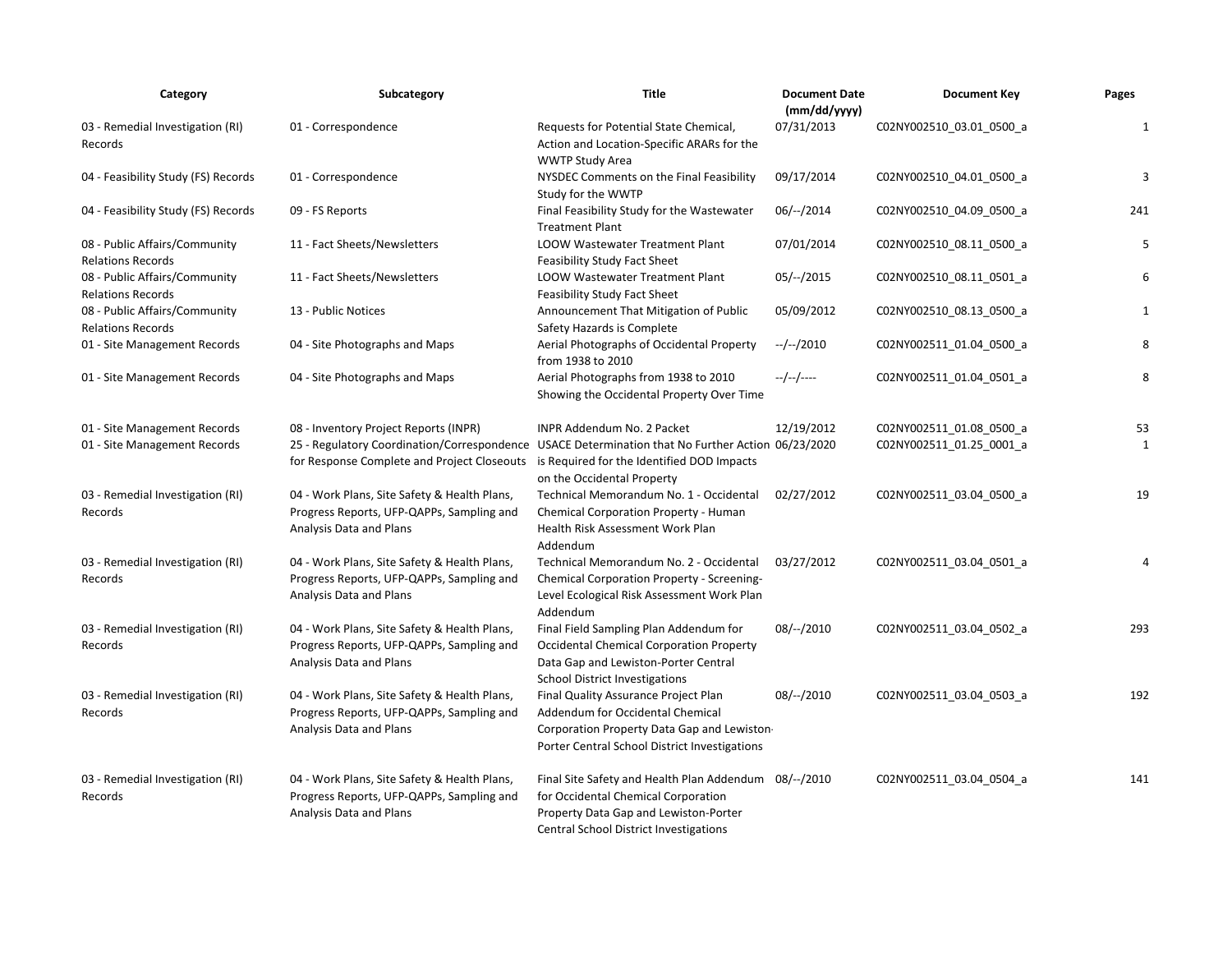| Category                                                             | Subcategory                                                                                                          | Title                                                                                                                                                              | <b>Document Date</b><br>(mm/dd/yyyy) | <b>Document Key</b>      | Pages          |
|----------------------------------------------------------------------|----------------------------------------------------------------------------------------------------------------------|--------------------------------------------------------------------------------------------------------------------------------------------------------------------|--------------------------------------|--------------------------|----------------|
| 03 - Remedial Investigation (RI)<br>Records                          | 04 - Work Plans, Site Safety & Health Plans,<br>Progress Reports, UFP-QAPPs, Sampling and<br>Analysis Data and Plans | Notes for Analytical Data Tables and Figure<br>for Occidental Property Investigation in 2010                                                                       | $-/-/2010$                           | C02NY002511_03.04_0505_a | 15             |
| 03 - Remedial Investigation (RI)<br>Records                          | 04 - Work Plans, Site Safety & Health Plans,<br>Progress Reports, UFP-QAPPs, Sampling and<br>Analysis Data and Plans | Final Field Sampling Plan Addendum for<br><b>Occidental Chemical Corporation Property</b><br>and Wastewater Treatment Plant Data Gap<br>Investigations             | $08/-/2011$                          | C02NY002511_03.04_0506_a | 170            |
| 03 - Remedial Investigation (RI)<br>Records                          | 04 - Work Plans, Site Safety & Health Plans,<br>Progress Reports, UFP-QAPPs, Sampling and<br>Analysis Data and Plans | Final Quality Assurance Project Plan<br>Addendum for Occidental Chemical<br>Corporation Property and Wastewater<br><b>Treatment Plant Data Gap Investigations</b>  | $08/-/2011$                          | C02NY002511_03.04_0507_a | 69             |
| 03 - Remedial Investigation (RI)<br>Records                          | 04 - Work Plans, Site Safety & Health Plans,<br>Progress Reports, UFP-QAPPs, Sampling and<br>Analysis Data and Plans | Final Site Safety and Health Plan Addendum 08/--/2011<br>for Occidental Chemical Corporation<br>Property and Wastewater Treatment Plant<br>Data Gap Investigations |                                      | C02NY002511_03.04_0508_a | 133            |
| 03 - Remedial Investigation (RI)<br>Records                          | 10 - RI Reports (and other RI related reports)                                                                       | Final Remedial Investigation Report for the<br><b>Occidental Chemical Corporation Property</b><br>Volume One                                                       | $04/-/2013$                          | C02NY002511_03.10_0500_a | 134            |
| 03 - Remedial Investigation (RI)<br>Records                          | 10 - RI Reports (and other RI related reports)                                                                       | Final Remedial Investigation Report for the<br><b>Occidental Chemical Corporation Property</b><br>Volume Two, Appendices                                           | 04/--/2013                           | C02NY002511_03.10_0501_a | 1104           |
| 04 - Feasibility Study (FS) Records                                  | 01 - Correspondence                                                                                                  | NYSDEC Concurrence with Final Feasibility<br>Study, Exposure Unit 8 - Occidental Chemical<br><b>Corporation Property</b>                                           | 09/23/2015                           | C02NY002511_04.01_0500_a | $\overline{2}$ |
| 04 - Feasibility Study (FS) Records                                  | 01 - Correspondence                                                                                                  | NYSDEC Concurrence with Preferred<br>Alternative for AOC 1 at the Occidental<br><b>Chemical Corporation Property</b>                                               | 01/18/2017                           | C02NY002511_04.01_0501_a | $\mathbf{1}$   |
| 04 - Feasibility Study (FS) Records                                  | 09 - FS Reports                                                                                                      | Feasibility Study for Exposure Unit 8 -<br><b>Occidental Chemical Corporation Property</b>                                                                         | $06/-/2015$                          | C02NY002511_04.09_0500_a | 345            |
| 04 - Feasibility Study (FS) Records                                  | 10 - Proposed Plan for Remedial Response<br>Actions                                                                  | Final Proposed Plan for the Occidental<br><b>Chemical Corporation Property</b>                                                                                     | $12/-/2016$                          | C02NY002511_04.10_0500_a | 30             |
| 05 - Decision Documents (DD) and<br>Record of Decision (ROD) Records | 09 - Record of Decision (ROD)/Decision<br>Documents                                                                  | Package for Final Decision Document Dated<br>May 2017 for Occidental Chemical<br><b>Corporation Property</b>                                                       | 06/20/2017                           | C02NY002511_05.09_0500_a | 117            |
| 08 - Public Affairs/Community<br><b>Relations Records</b>            | 01 - Correspondence                                                                                                  | Lake Ontario Ordnance WOrks News from<br>the Corps                                                                                                                 | 08/06/2015                           | C02NY002511_08.01_0500_a | $\mathbf{1}$   |
| 08 - Public Affairs/Community<br><b>Relations Records</b>            | 01 - Correspondence                                                                                                  | Update to Proposed Environmental Sampling 02/26/2010<br>of School Property and Request for Meeting                                                                 |                                      | CO2NY002511 08.01 0501 a | 6              |
| 08 - Public Affairs/Community<br><b>Relations Records</b>            | 01 - Correspondence                                                                                                  | Transmittal of Attached Aerial Photos and<br>Waste Disposal Information regarding<br>Lewiston-Porter Campus                                                        | 07/22/2011                           | C02NY002511 08.01 0502 a | 10             |
| 08 - Public Affairs/Community<br><b>Relations Records</b>            | 01 - Correspondence                                                                                                  | Notification of Approval of Resolution 2017- 02/01/2017<br>01 for the Public Record                                                                                |                                      | C02NY002511 08.01 0504 a | 1              |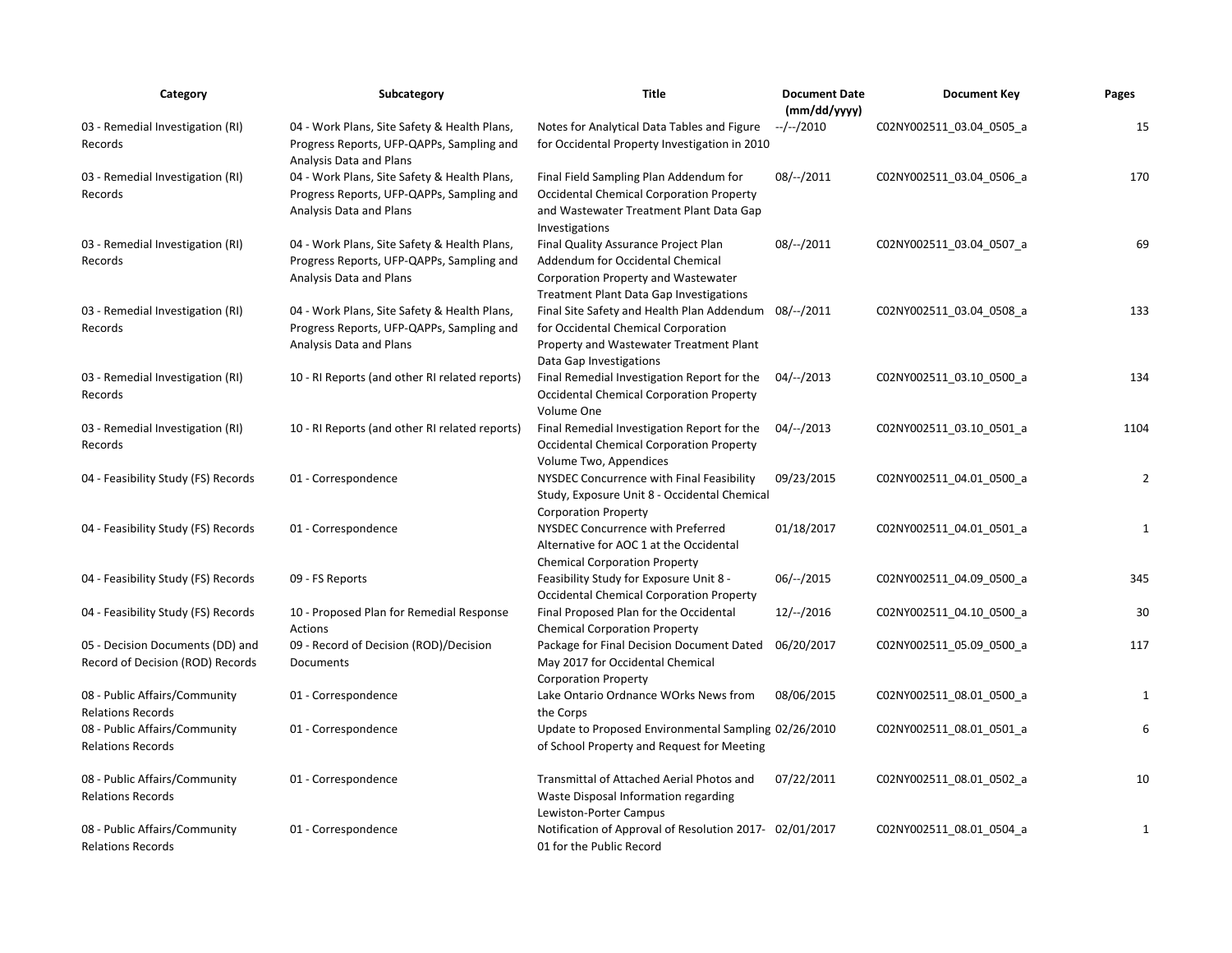| Category                                                  | Subcategory                                                                                                                                                                               | <b>Title</b>                                                                                                                 | <b>Document Date</b><br>(mm/dd/yyyy) | <b>Document Key</b>      | Pages        |
|-----------------------------------------------------------|-------------------------------------------------------------------------------------------------------------------------------------------------------------------------------------------|------------------------------------------------------------------------------------------------------------------------------|--------------------------------------|--------------------------|--------------|
| 08 - Public Affairs/Community<br><b>Relations Records</b> | 01 - Correspondence                                                                                                                                                                       | Notification That Removed Material from<br>Site May Not Cross Tuscarora Nation<br>Territory                                  | 01/28/2017                           | C02NY002511_08.01_0505_a | 4            |
| 08 - Public Affairs/Community<br><b>Relations Records</b> | 10 - Public Meeting<br>Minutes/Announcements/Transcripts/Restora and Occidental Chemical Corporation<br>tion Advisory Boards (RAB) and Technical<br>Review Committee (TRC) Meetings       | Meeting Poster Showing Timelines for LOOW --/--/2016<br>Property                                                             |                                      | C02NY002511_08.10_0500_a | $\mathbf{1}$ |
| 08 - Public Affairs/Community<br><b>Relations Records</b> | 10 - Public Meeting<br>Minutes/Announcements/Transcripts/Restora 2017 Public Meeting for the Proposed Plan<br>tion Advisory Boards (RAB) and Technical<br>Review Committee (TRC) Meetings | Presentation Slides from the January 11,                                                                                     | 01/11/2017                           | C02NY002511_08.10_0501_a | 29           |
| 08 - Public Affairs/Community<br><b>Relations Records</b> | 11 - Fact Sheets/Newsletters                                                                                                                                                              | LOOW Exposure Unit 8- Occidental Chemical 06/--/2015<br>Company Feasibility Fact Sheet                                       |                                      | C02NY002511 08.11 0500 a | 6            |
| 08 - Public Affairs/Community<br><b>Relations Records</b> | 11 - Fact Sheets/Newsletters                                                                                                                                                              | LOOW Exposure Unit 8 - Occidental Chemical 06/--/2015<br>Company Revised Feasibility Fact Sheet                              |                                      | C02NY002511_08.11_0501_a | 6            |
| 08 - Public Affairs/Community<br><b>Relations Records</b> | 11 - Fact Sheets/Newsletters                                                                                                                                                              | Exposure Unit 8 - Occidental Chemical<br>Company Feasibility Study Fact Sheet                                                | $09/-/2015$                          | C02NY002511_08.11_0502_a | 6            |
| 08 - Public Affairs/Community<br><b>Relations Records</b> | 11 - Fact Sheets/Newsletters                                                                                                                                                              | Occidental Chemical Company Proposed<br>Plan Fact Sheet                                                                      | $12/-/2016$                          | C02NY002511_08.11_0503_a | 8            |
| 08 - Public Affairs/Community<br><b>Relations Records</b> | 11 - Fact Sheets/Newsletters                                                                                                                                                              | Occidental Chemical Company Remedial<br><b>Investigation Fact Sheet</b>                                                      | $05/-/2013$                          | C02NY002511 08.11 0504 a | 5            |
| 08 - Public Affairs/Community<br><b>Relations Records</b> | 12 - Written Responses to Public<br>Comments/Questions                                                                                                                                    | Response to Public Comments on the Final<br>Field Sampling Plan Addendum                                                     | 10/07/2011                           | C02NY002511_08.12_0500_a | 2            |
| 08 - Public Affairs/Community<br><b>Relations Records</b> | 13 - Public Notices                                                                                                                                                                       | Buffalo News: FS EU8 Occidental Chemical<br>Property Former Lake Ontario Ordnance<br>Works (LOOW) Formerly Used Defense Site | 08/09/2015                           | C02NY002511 08.13 0501 a | $\mathbf{1}$ |
| 08 - Public Affairs/Community<br><b>Relations Records</b> | 13 - Public Notices                                                                                                                                                                       | Town of Lewiston Resolution 2017-3 for<br>Recommendation of Alternative 4                                                    | 01/23/2017                           | C02NY002511_08.13_0502_a | 1            |
| 08 - Public Affairs/Community<br><b>Relations Records</b> | 13 - Public Notices                                                                                                                                                                       | Town of Lewiston Environmental<br>Commission Resolution 2017-01 for<br>Recommendation of Alternative 4                       | 01/31/2017                           | C02NY002511_08.13_0503_a | $\mathbf{1}$ |
| 08 - Public Affairs/Community<br><b>Relations Records</b> | 13 - Public Notices                                                                                                                                                                       | Notice of the Availability of the Remedial<br><b>Investigation Report</b>                                                    | 06/17/2013                           | C02NY002511_08.13_0504_a | $\mathbf{1}$ |
| 08 - Public Affairs/Community<br><b>Relations Records</b> | 13 - Public Notices                                                                                                                                                                       | Notice of the Availability of the Presentation 01/09/2017<br>and Posters for the January 11, 2017 Public<br>Meeting          |                                      | C02NY002511_08.13_0505_a | $\mathbf{1}$ |
| 08 - Public Affairs/Community<br><b>Relations Records</b> | 13 - Public Notices                                                                                                                                                                       | Notice of the Availability of the Proposed<br>Plan for Public Review                                                         | --/--/----                           | C02NY002511_08.13_0506_a | $\mathbf{1}$ |
| 08 - Public Affairs/Community<br><b>Relations Records</b> | 13 - Public Notices                                                                                                                                                                       | Notice of the Availability of the Proposed<br>Plan and Scheduled Public Meeting                                              | 12/07/2016                           | C02NY002511_08.13_0507_a | 1            |
| 08 - Public Affairs/Community<br><b>Relations Records</b> | 19 - Final CERCLA Administrative Record Index Administrative Record File Introduction                                                                                                     |                                                                                                                              | --/--/----                           | C02NY002511 08.19 0500 a | $\mathbf{1}$ |